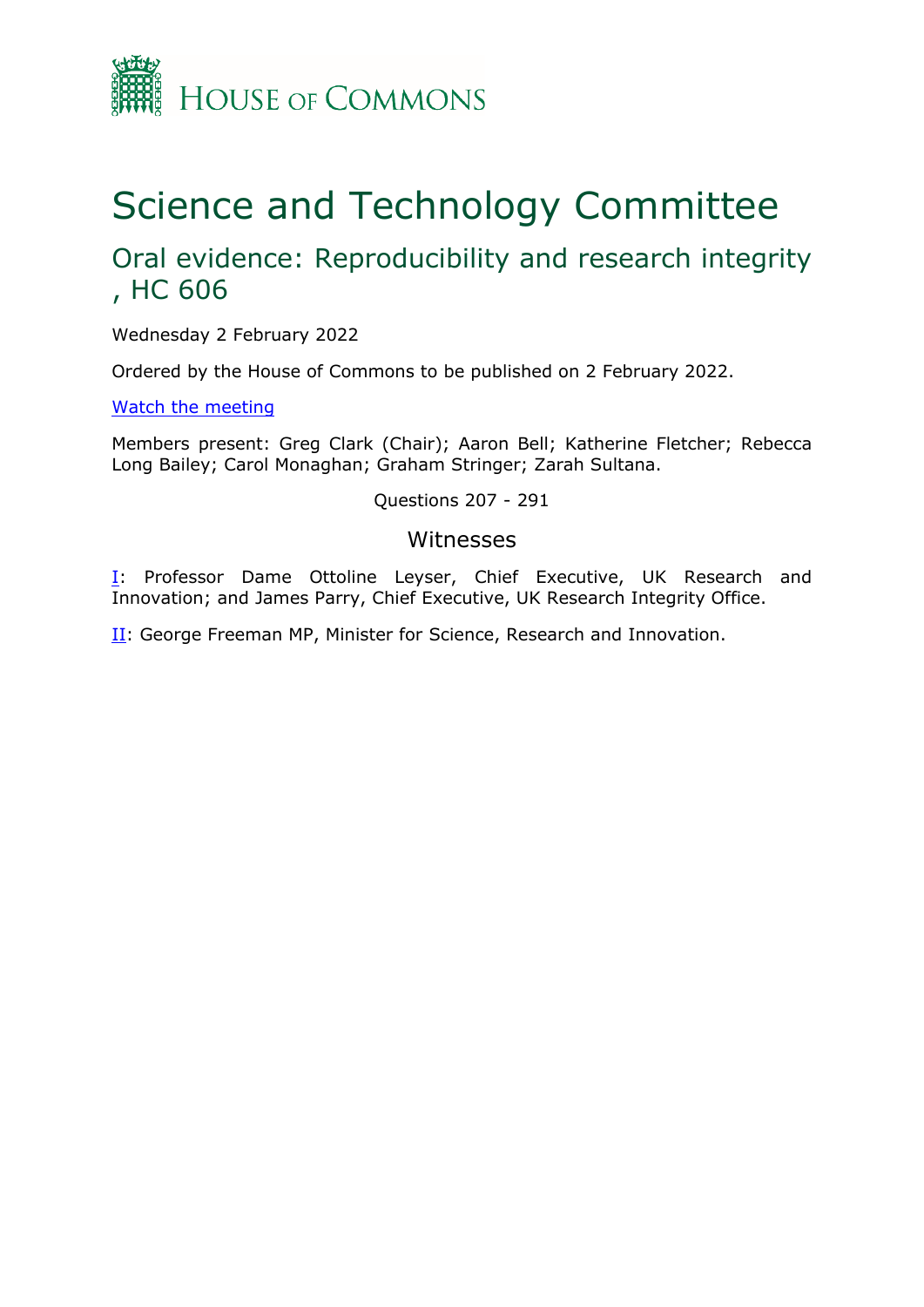

## <span id="page-1-0"></span>Examination of witnesses

Witnesses: Professor Dame Ottoline Leyser and James Parry.

Q207 **Chair:** The Science and Technology Committee is continuing its inquiry into reproducibility and research integrity. This morning, on our first panel of witnesses are Professor Dame Ottoline Leyser, chief executive of UK Research and Innovation, and James Parry, chief executive of the UK Research Integrity Office. Thank you very much for joining the Committee today.

I will start with a question to Mr Parry. Your written evidence, for which we are very grateful, stressed that it is very important to have a clearer picture of the overall state of research integrity across all sectors of research. This chimed with an observation that our predecessor Committee made in its 2018 report. What progress, if any, has been made over the last few years on standards and transparency of research integrity?

*James Parry:* In terms of the national picture, some progress has been made, but we still lack a clear cross-sector picture of the state of research integrity. You have heard evidence from bodies such as Retraction Watch about the number of retractions. That is very accurate data—its database is very good—but it is not data that comes out of UK funders, regulators and research institutions. They have not collected the data themselves.

I think that there is still space for an organisation—perhaps the newly convened Committee on Research Integrity—to gather that clear picture. It is important that the picture reflects not just the realities of research misconduct cases, which are important to track, but the more common and more insidious problems of avoidable human errors, mistakes and perverse incentives within the system.

Your second question was about whether things have improved or stayed the same. I think that there has been improvement on a variety of levels, but there is still a long way to go. There has continued to be growing awareness of the issue. Actions have been taken in response to the Select Committee report that you mentioned. There is a lot of grassroots activity, which is particularly pleasing. That in itself generates a greater desire for cultural change within institutions and within the research community as a whole.

Q208 **Chair:** You referred to the new committee that has been established. Does that mean that the committee is better placed than the Research Integrity Office to make that assessment in future?

**James Parry:** I think so. UKRIO is a small charity. We have five staff and no regulatory powers. We are advisory only. Some organisations will share with us, either in confidence or openly, the issues and challenges that they have faced, but we cannot compel people. If there was a desire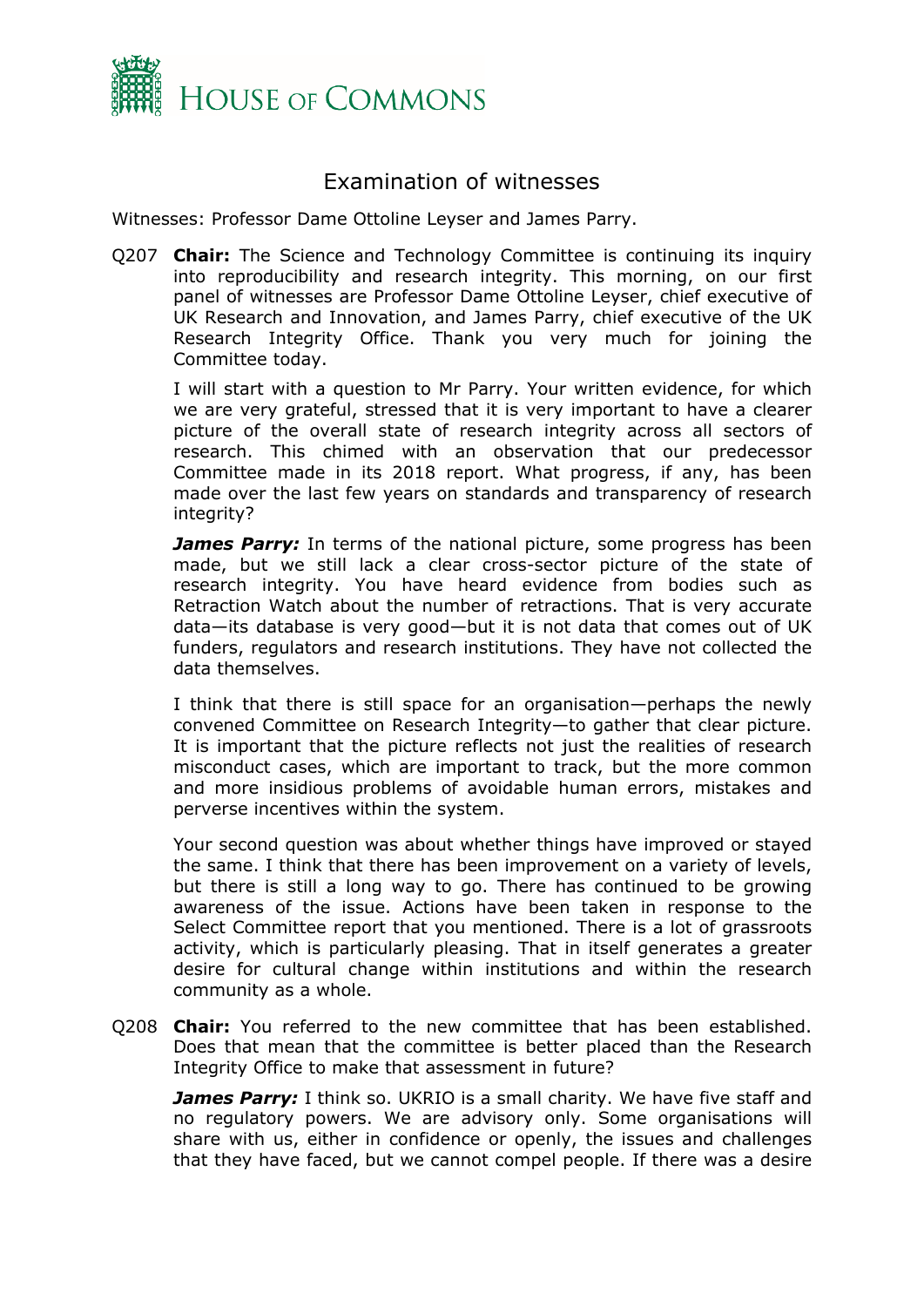

for us to become a repository for national data, we could do that, but we cannot make it happen ourselves due to our status and size.

In the absence of regulation—I am not saying that regulation is the way forward—I think that funding agencies are best placed to make sure that people are meeting the basic requirements of good research practice and that institutions are making reports on how they are doing, the issues that they are facing and the progress that they have made.

At the moment, that is a fairly fragmentary picture. We have data from the higher education sector because of the public sector funding and the requirements for reporting attached to it. The private sector is a world of its own. There is data in the NHS and the like, but there is no clear national picture. If someone asked, "How many cases of research misconduct does the UK have a year?", there is data I can call upon, but it is patchy and hard to gather. Some joint action by funders, perhaps with easing of bureaucracy and data harmonisation at the same time, could gather that data quite effectively. A free-standing committee, backed by UKRI, as I understand UK CORI will be, could be well placed to do that.

Q209 **Chair:** Dame Ottoline, how well placed is UKRI, as the principal UK research funder, finally to put in place the kind of oversight that Mr Perry mentions?

**Professor Leyser:** I would like to preface my remarks by echoing some of the things that James said. It is quite a broad issue. With reproducibility, for example, the question is: if you did the same experiment again, would you get the same result? There have always been, and will always be, instances where the answer to that question is no, for extraordinarily good reasons. As James pointed out, there is also human error, which we will never be able to get rid of and needs to be very openly discussed as an element. Then you get into the part of the spectrum that is more about corner-cutting, and then outright fraud.

It is quite a tricky space in which to get the culture right, particularly because we want a really open environment where human error can be talked about, discussed and corrected in a way that does not immediately tip people into anxiety that there is going to be some massive backlash against them because there is an assumption of fraud.

That is a key element that we as a research funder need to support and encourage. We must build a culture where lack of reproducibility is openly discussed and considered, and where robust processes are in place for managing misconduct and fraud, but that part of the system does not overwhelm the important components of creating a really open research culture.

UK CORI is the new committee that we are supporting in its early phases. We will support it for the first three years of its operation. One of the things that it needs to do is to work out what measures of the scale of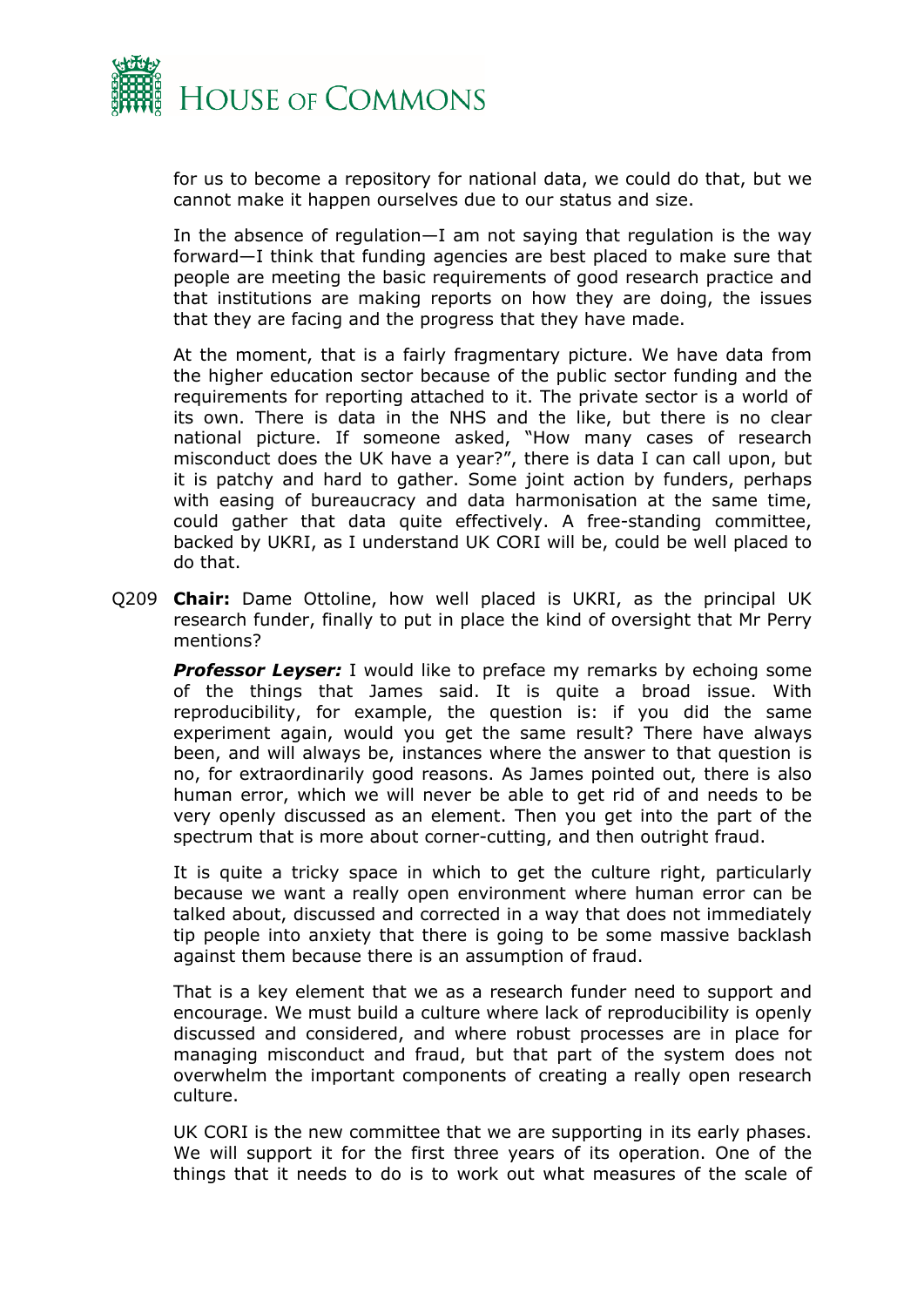

the problem across the spectrum we can bring together and what measures are needed to address the issues across the spectrum.

In terms of international good practice, the investigative and regulatory element is generally the business of a separate, specific, completely independent body. For example, UKRI not only funds a huge amount of research but runs research institutes that conduct an extraordinary amount of research. It would be better, in the context of supporting research integrity in those institutes, if the investigatory and regulatory powers were outside our walls.

None the less—to go back your original question—we have a key role, of course, in ensuring that the organisations that we fund have in place really robust systems for supporting high-quality research, with high integrity, and for investigating situations where that breaks down, and that that is embedded both in our terms and conditions for grant awards and in the assurance processes that we put in place to check that those terms and conditions are being met by the organisations that we fund. Since the 2018 Committee reported, we have spent some time ensuring that we have that robust assurance system.

Q210 **Chair:** Before I come to my colleagues, starting with Aaron Bell and Graham Stringer, may I ask you to draw on your own experience? As a career researcher of some brilliance, you have obviously been part of the system and the debate that has taken place about research integrity. Are you able to form a view on whether things have got better or worse over the last couple of decades, or is it impossible to discern?

**Professor Leyser:** It is a really interesting question. The data about the extent to which it is better, worse or the same are not as robust as they need to be, so we cannot say very clearly whether there are more or fewer issues. The thing that brought me into this area in the first place quite a number of years ago was the data that we do have, which come from things like surveys, where researchers are asked whether they have ever been tempted to compromise the quality of their results or whether they know of cases involving other people with whom they are working. We get quite concerning figures from those surveys about the number of people who feel under pressure to produce a particular sort of result, for example.

That is part of a broader question of excessive pressure and stress in the research base. It is absolutely fundamental that we address that to maintain the incredibly high-quality research that we have in the UK and its excitement and dynamism, which keep the really creative people in that system. People want to work in a system where they feel that they are able to do really high-quality work and to make the breakthrough discoveries of the future. At the moment, our system is rewarding and incentivising too narrow a range of activities to support a high-integrity environment where people want to work. I am absolutely committed to changing that through UKRI.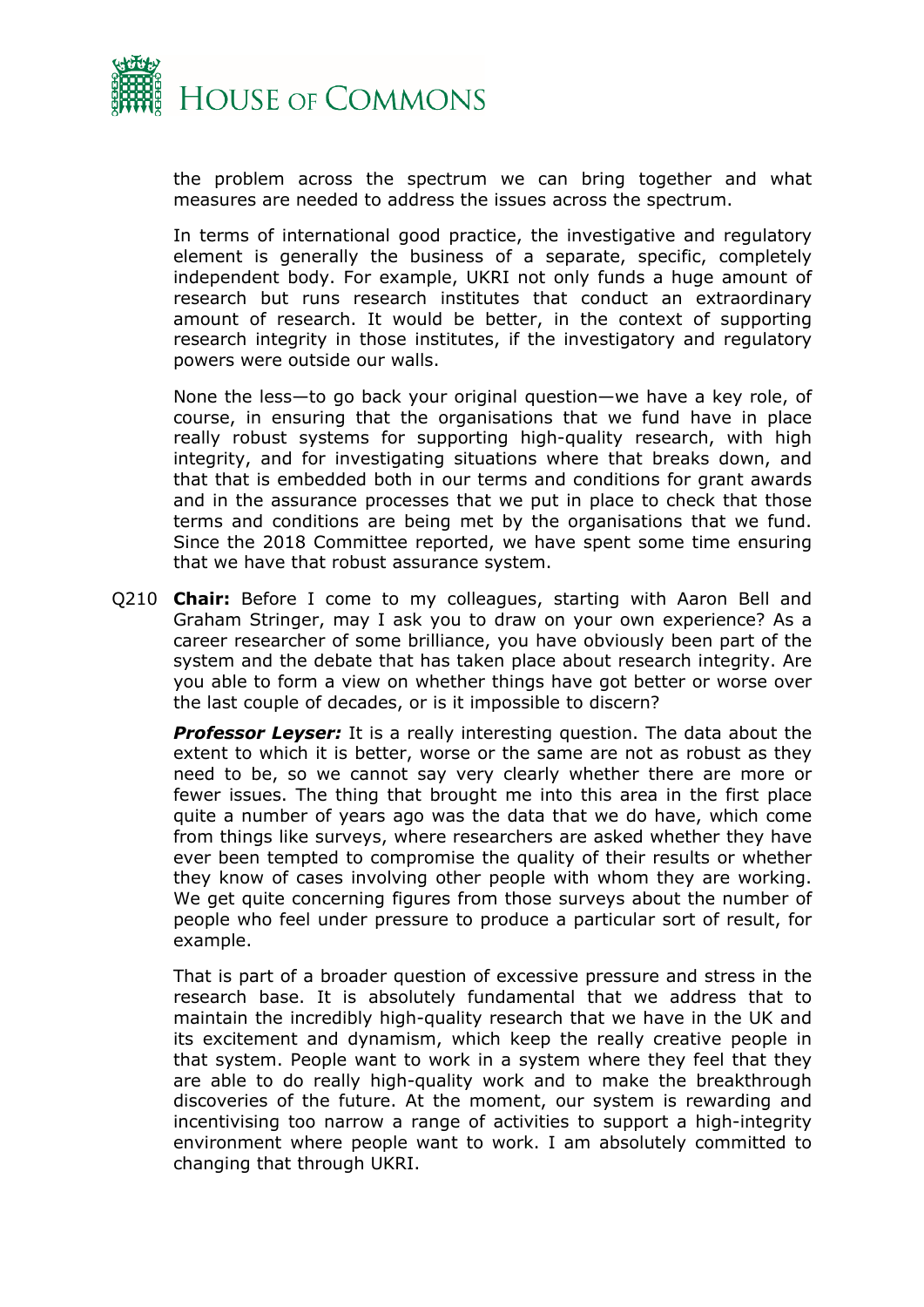

Q211 **Chair:** Do you have time series on the concerning findings you have talked about? Do they seem to be getting worse, or are they a snapshot only?

**Professor Leyser:** I would say that we do not have a good time series. There are a number of different surveys, conducted by a number of different organisations, over a period of time. Because they are different, it is quite difficult to compare. There is also quite a lot of variation between disciplines and the research culture in different disciplines is different, so it is difficult to draw an overall, broad picture. It is very clear that the degree of pressure researchers feel under has increased. There is quite a lot of work and discussion about the so-called hypercompetitive environment in research.

Q212 **Chair:** Which are the disciplines where that is most prevalent?

*Professor Leyser:* There are areas of biomedical research, in particular, that are hugely competitive. They are big communities as well. Inside the discovery research base in academia, for example, the career pyramid is particularly broad at the bottom and small at the top, so it is very competitive to move through the system. The criteria that have been developed to try to make that a level playing field process are, frankly, too narrow. They are the sorts of things that you can see very easily—for example, "Have you published in a particular high-profile journal? Have you attracted a particularly large amount of grant funding?" If those are the things that you are assessing, because they are the things that you can measure easily, those are the things people will go after. If you are going after only that type of output, it produces a culture where reproducibility becomes more difficult to achieve.

Q213 **Aaron Bell:** Thank you both for coming. It has been a really important inquiry, and it is great to have you as a couple of our final witnesses.

May I ask Mr Parry a few more questions to get a better picture of UKRIO? You are described as an independent charity. There are an awful lot of charities that end up very dependent on public money. Is UKRIO still financially independent of Government?

*James Parry:* We have only one source of direct funding from Government, in that one of our subscribers is the Ministry of Defence Research Ethics Committee. The vast majority of our subscribers, from which we get most of our funds, are higher education institutions in the UK. We also have some non-higher education institutions that are UK based, such as the National Physical Laboratory, and associate members—subscribers by another name—from outside the UK. There are currently fewer than 10 of those, and they are all Irish institutions.

We have a flat model of funding. While we are dependent on subscribers to keep us going financially, they do not determine whom we help or how we help them, nor do they get confidential information on our work. Because of the flat rate subscription, we are not dependent on any one institution as a particular source of funding. If anybody ever put pressure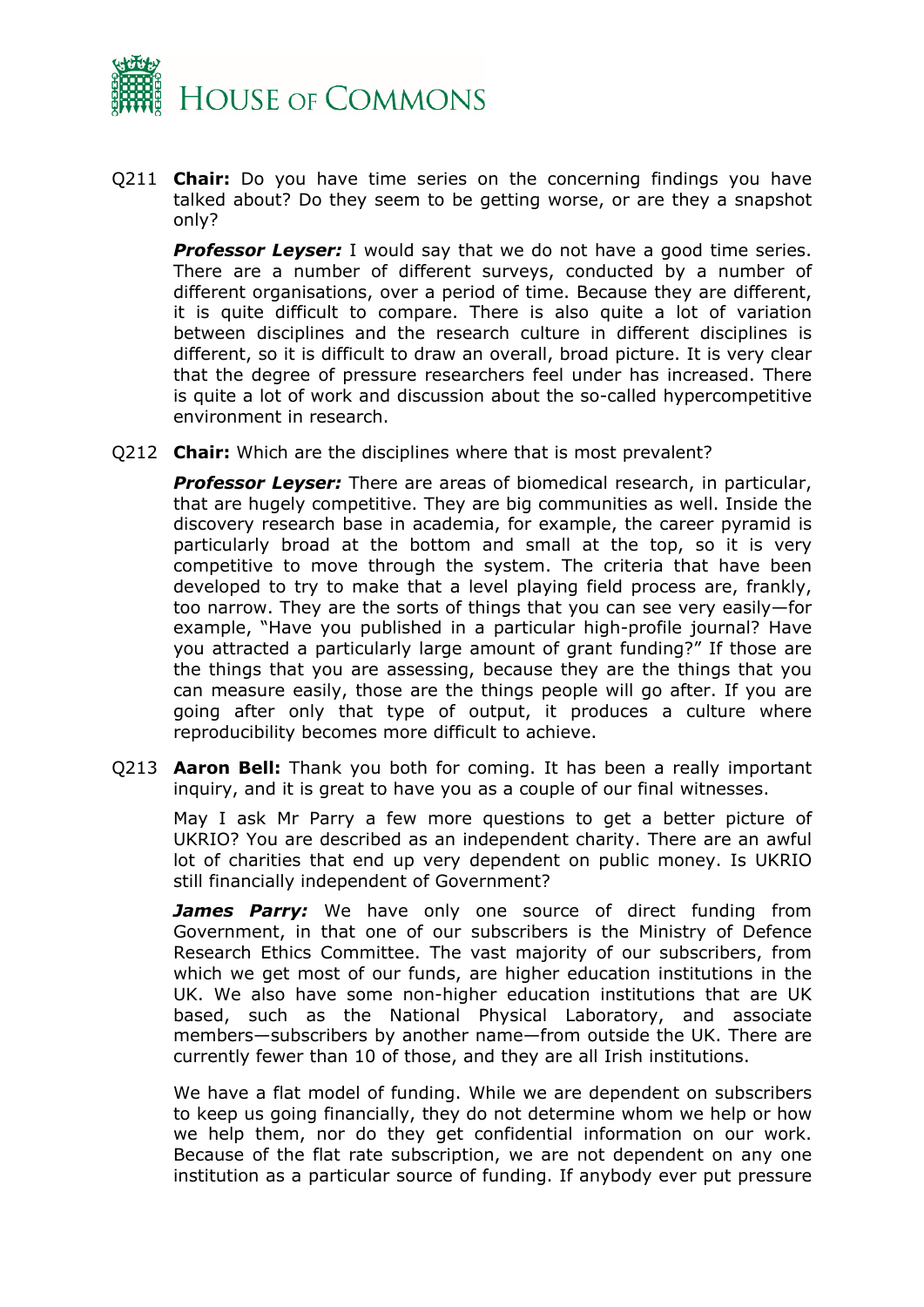

on us, which has not happened to date, we could simply say, "We do not need your £2,600. Thank you and goodbye."

Q214 **Aaron Bell:** Is that the rate per year?

**James Parry:** Yes. A few institutions are on slightly lower rates for historical reasons. We have kept the rate flat for a number of years now. We are doing a review of the charity's strategy for the next five years. That may lead to some change to the subscription model, but we have not yet formulated what that might be.

Q215 **Aaron Bell:** That is the rate that you need to break even and cover your costs.

#### *James Parry:* Yes

Q216 **Aaron Bell:** Obviously, you are not profit making, as a charity, but presumably you do not have huge reserves.

*James Parry:* We have five people, with two vacant positions. We want to take on more people so that we can do more, so increasing funding for the charity is an aim. I do not think that we will go down the route of soliciting donations from the public or anything like that. We will continue to look to the research community and those associated with it for funding.

Q217 **Aaron Bell:** How many private sector subscribers do you have?

**James Parry:** Currently, we do not have any. In the past, we have had a couple who have subscribed for a year or so to get access to some particular services and then moved away. On occasion, we have been commissioned, on what I guess you would describe as a consultancy basis, which seems odd for a charity to say, to help with a specific project—for example, establishing a research ethics committee at a company involved in research involving AI.

Q218 **Aaron Bell:** If they wanted to, they could join at the same flat rate. Is that the offer to any organisation?

*James Parry:* Yes. Most of our services are free at the point of delivery. Individual researchers and members of the public never pay to access them. Initial inquiries from organisations are free, although we politely encourage them to subscribe. We are not averse to private sector funding. We are not averse to funding from Government, funders or whomever. It is more a case of asking, "Will it help us to fulfil our charitable aims, and do so in a way that does not compromise our independence?"

Q219 **Aaron Bell:** Obviously, there is a lot of research that takes place outside the higher education sector, within businesses. Do you think that you could be doing more to try to engage those people and to persuade them to subscribe, or are you comfortable with where you are?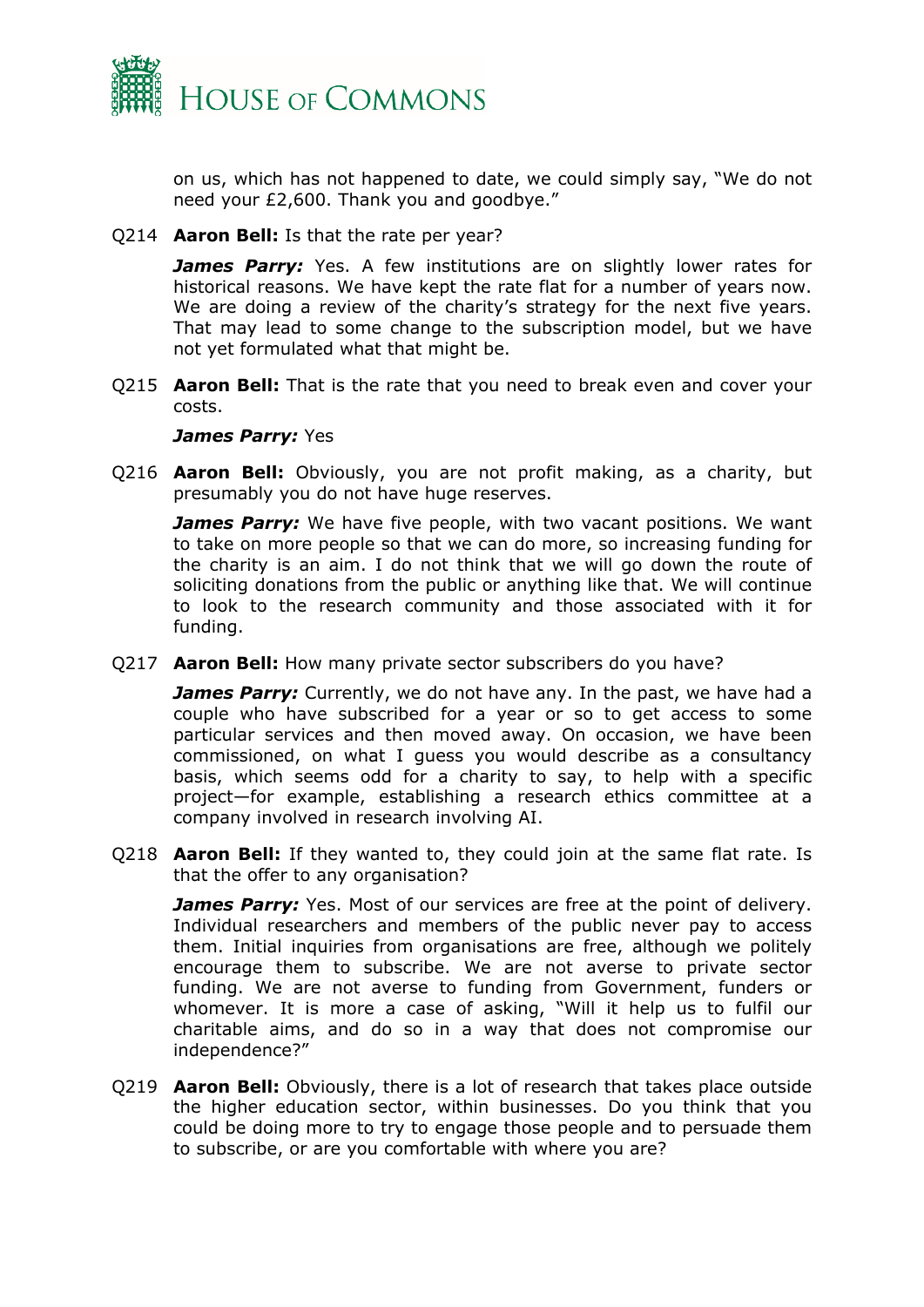

*James Parry:* We could always do more. We would certainly be very happy to have greater private sector involvement. At present, private sector organisations are welcome to access our freely available resources—virtual events, publications and the like. There are individual researchers who work there, and participants in their research projects can come to us for advice at any time. As with any small organisation, there is an issue of awareness. People can come to us only if they know that we exist. As a small organisation, we can do more to shout about who we are, what we do and the support and help that we bring.

Q220 **Aaron Bell:** That is really helpful. On a slight tangent, ARIA is coming. We have just seen the appointment of a chief executive. Do you anticipate your organisation working with ARIA and advising it on research integrity?

*James Parry:* We would be open to having that conversation. For example, yesterday the Government published guidance on implementing the concordat to support research integrity in Government research. We have been having conversations with GO-Science to give input into draft versions of that guidance. If other bodies affiliated with Government—or anybody, really—want to come to us to have a conversation, we are very happy to do so.

Q221 **Aaron Bell:** Dame Ottoline, on that last point, do you think that any potential research integrity ethical questions are involved around ARIA? Because of its nature and the fact that it is doing blue-sky thinking, do we need to look at research integrity specifically with regard to ARIA?

*Professor Leyser:* Obviously, there is a huge amount of very highquality, high-risk blue-skies research going on right across the system. I do not think that there are any unique issues with ARIA in comparison with the system already. Right across that, integrity and ethics are crucial. I hope that ARIA will experiment with alternative ways of finding those really high-quality blue-skies research projects, but the integrity and ethical issues are fundamentally the same across the system. I fully expect every funder, public sector or otherwise, to have those issues front and centre in what they do and how they work.

Q222 **Graham Stringer:** Professor Leyser, I first got interested in the issue of reproducibility and fraud because of two cases. One was the Wakefield case, where, basically, the researcher cheated to draw a relationship between MMR and autism. That was exposed by a journalist, not by scientists. Do you think that scientists are now better at exposing that kind of fraud?

*Professor Leyser:* There are many points at which that is possible. If you are really working with someone, you may be able to see what they are doing. For the system more generally, the point at which there are initial checks is the peer review of the published results. Peer review is a really valuable check point, but I do not think that it will ever pick up all the cases of fraud because it does not have the information available to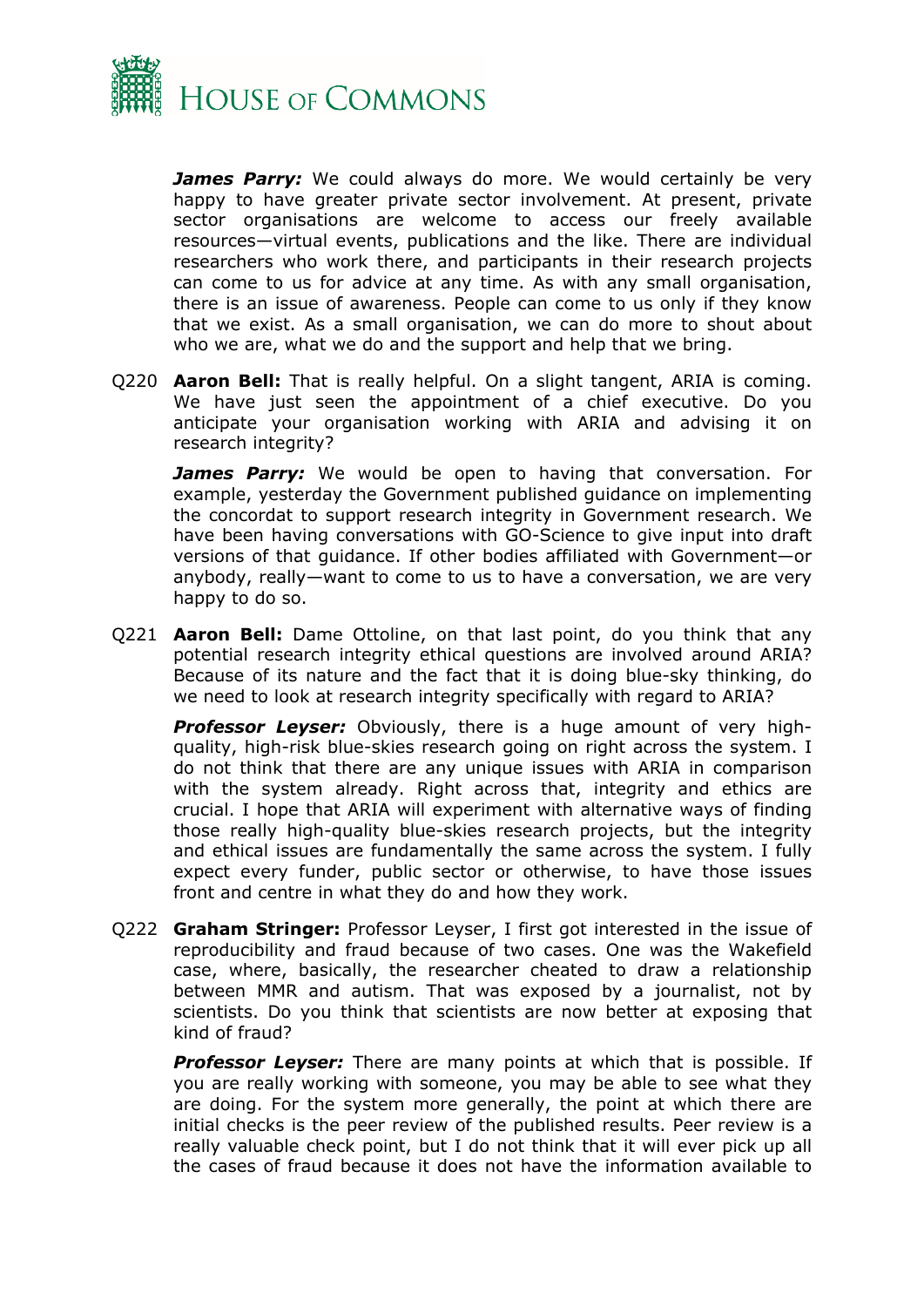

it. If what you get is a paper and somebody has fabricated their data, it is extraordinarily difficult to tell if it is numbers in a table and somebody made them up.

Obviously, cases of fraud and dubious practice are picked up in peer review all the time. It is more about things like image manipulation, which you can detect from the data provided, but to expect full detection through the peer review system is not reasonable. One needs to have all the tools and scrutiny post publication, as people seek to reproduce results, to understand the causes and underlying correlations, for example, which is what was identified in the case that you cite.

That is an area where some of the research culture issues and the incentives in the system are so important. At the moment, the reward is all for the high-profile, announceable results. It is not for the careful reproduction and deeper investigation of why input A correlates with output B. We actively need to shift that.

Q223 **Graham Stringer:** I understand what you are saying. To repeat the question, do you think that we would be better at detecting that fraudulent paper now? It took an awfully long time for the paper to be withdrawn. Do you think that it would be better, worse or just the same now?

*Professor Leyser:* As James said, the interest in this area has driven it up the agenda. People are more alert to the possibility of fraud and are therefore less likely to accept an initial finding straightforwardly.

The original Wakefield paper was an incredibly small study of a very small number of people, and it was reported as it was reported. That is an important mechanism in biomedical research because initial concerns about anything will potentially be picked up in a rather small number of cases. You need the option of being able to say, "Hang on a minute. I am concerned that something is happening here. There is this thing that might be a side effect that has not been detected in the trials. I am just flagging this." That is a really important part of the system.

One would not want to do anything that inhibited, constrained or reduced the ability of researchers to publish that kind of result. It is a question of how you interpret and respond to it. In the Wakefield case, a significant part of the problem, in some ways, was less the paper itself than the over-promotion of that result as a cause for change in policy when it should not have been. It is almost as much about how one responds to some of these small, initial findings as it is about how one then digs into the situation around them. That is the major thing that we need to learn from that experience. These kinds of papers get published all the time. It is unusual that you get quite such a lot of publicity and drive around them. That is not a typical case.

Q224 **Graham Stringer:** My other pathway to interest in this was the Climategate issue at the University of East Anglia. I do not want to get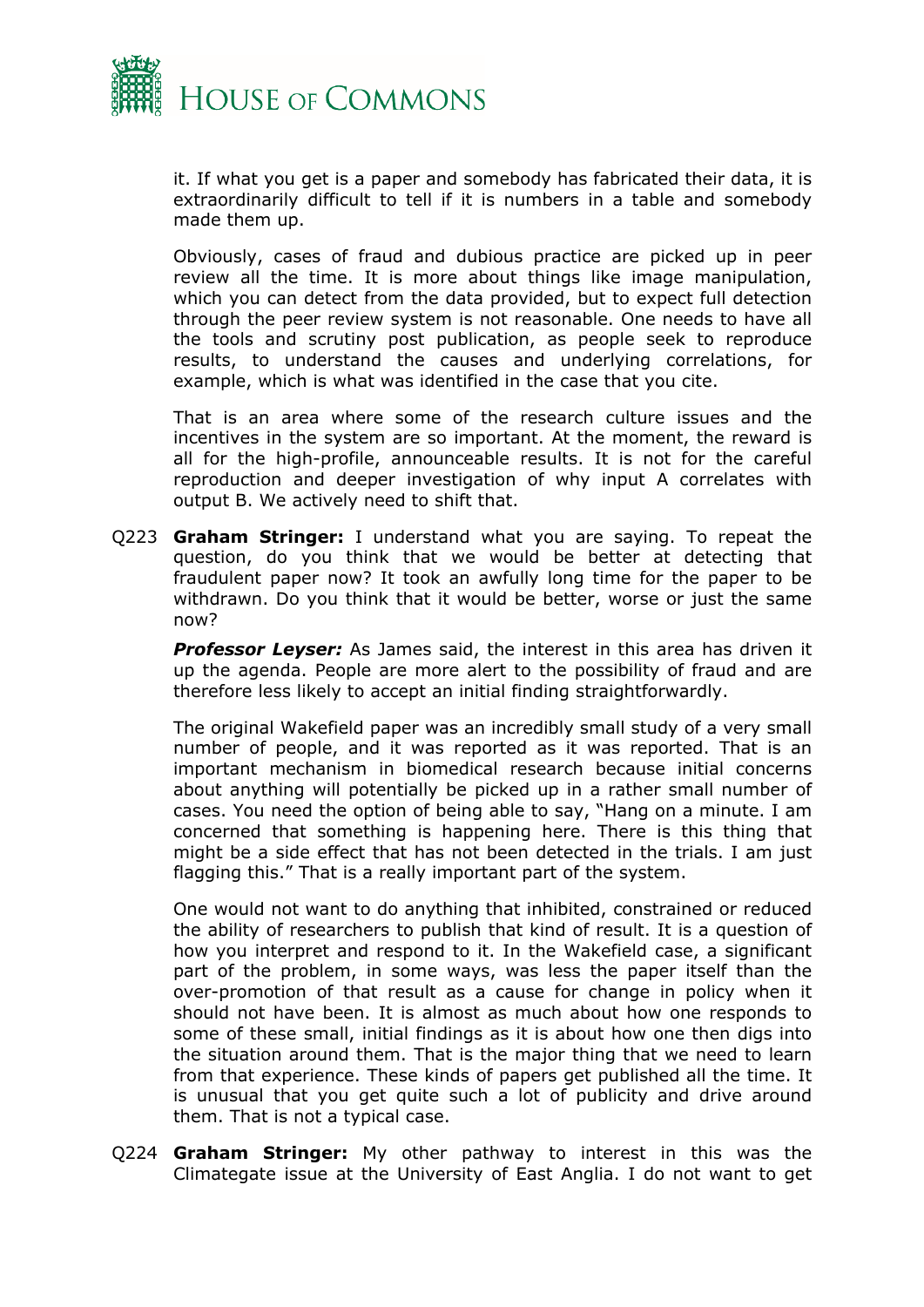

into that particular debate, but, when this Committee looked at it, the supporting datasets were not available, so it was not reproducible or checkable in any way. Do you think that it should be a condition of funding, if funding is coming from a public body, that datasets are made available in every case?

*Professor Leyser:* That is a really important issue. We are progressing towards a clear open data policy that supports that principle. We have revised our open-access policy. The next step is to look really carefully at our open data policy. One of the difficult things about research and innovation is that there is such an incredible breadth of activity and such an incredible, fast-moving pace to things at the cutting edge. It is very difficult to make rules that apply sensibly across the entire spectrum and capture unknown things that are about to come. None the less, the notion that at the point of publication, in particular, all the data underpinning a publication are freely available is achievable and would be a useful goal to head towards. Indeed, that is very much the direction of travel.

Q225 **Graham Stringer:** My next question is about the size of the problem. One of our previous witnesses said that a standard statement from academic scientists is, "Yes, there is fraud, but it is a small amount." That particular professor said that she thought that it was a much bigger problem and that there was really a slippery slope—somebody fiddles a few figures and then, gradually, they are reproducing completely fraudulent papers. How big a problem do you think it is?

**Professor Leyser:** As I described at the beginning, there is a wide spectrum of activity. Some of the challenge in addressing this is that one does not want the interventions to deal with the really egregious cases to drive more cases of that sort by pushing underground open discussion of the much wider set of concerns that are in the middle, to do with the anxiety-inducing pressure people feel under to emphasise positive results, not publish negative results, select what part of their dataset goes into the paper and ignore bits that do not match the story that they are trying to tell—all those kinds of things.

To answer the question, there is not good evidence that major fraud is common. As I said, there is evidence from surveys that people who come into the system with incredibly high integrity and to whom integrity is really important feel under pressure to compromise that. To me, that is a deep concern that needs addressing quite urgently.

Q226 **Graham Stringer:** I have asked whether there should be conditions on grants to incentivise reproducibility. Are there any other ways that, as a funder of scientific research, you can incentivise good practice on reproducibility?

**Professor Leyser:** Absolutely. There are many conditions on grants, including data sharing. Having a clear data policy, for example, is required on relevant grant applications.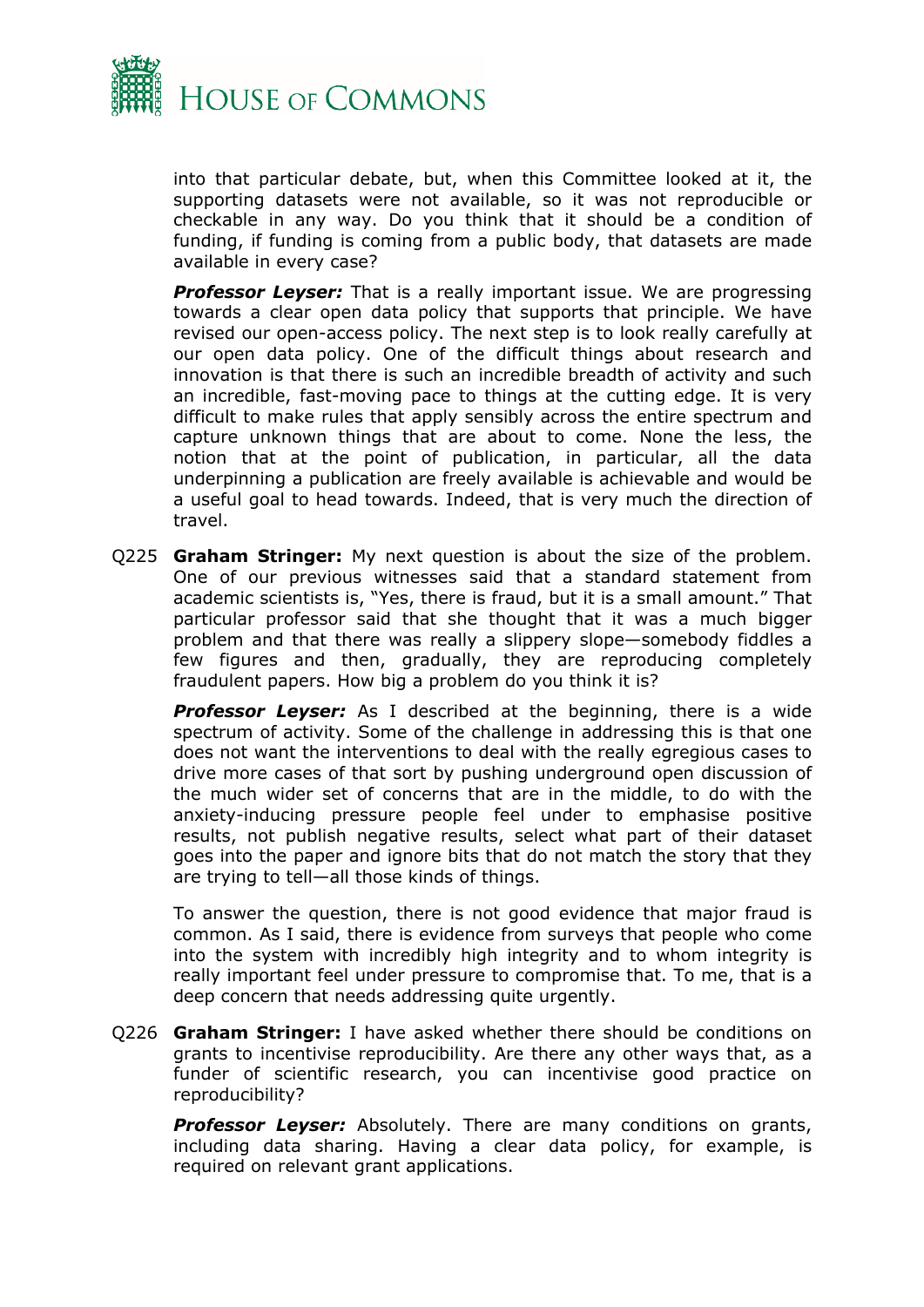

I emphasise that it is about incentives in the system and what we are rewarding. I really think that that is the core of this. For example, if you are assessing an applicant, at present the standard academic CV consists of a list of your publications, a list of the funding that you have previously been awarded and, maybe, some indicators of the esteem in which you are held in the community, such as invitations to speak at conferences. Those lists have become standard because they are easy to write down, transparent and checkable, and that is viewed as good practice, but what they do is exclude any possibility of talking about elements such as how you mentor and train your students in high-quality, good research practice and support them in their career development more broadly, and how you contribute more widely to the research community in ways that build a community of high-quality, good practice, including integrity. They also emphasise where you published your paper more than what was in it. Again, the rewards are for the flashy, big, announceable result, rather than the combination of really high-quality, foundational underpinning of the breakthrough discovery that you have made.

At UKRI, we are working hard right across the system to shift the standard academic CV away from those lists to a more narrative-style CV that includes your contributions to knowledge and innovation. You could then provide evidence through the publications that you have produced, but a wider range of evidence would be relevant: how you have supported those around you—your mentees and peers—how you have supported the wider research and innovation system, and how you have engaged with stakeholders outside that system, such as the public.

It sounds like a small thing, but I hope that that narrative CV will be quite influential in shifting incentives and highlighting that we require of our researchers and innovators a much wider range of activities to build a healthy, thriving research and innovation system that attracts the best people and produces the best results.

Q227 **Chair:** We have heard evidence throughout this inquiry about how pressure to publish in the most prestigious journals is the overwhelming incentive for early-career researchers. Although contested, we have heard very strong evidence that the selection of papers goes to those who are making discoveries—they are saying new things rather than making confirmatory findings. From your perspective in UKRI but also from your career, what is your view? We heard from the publishers that they are as likely to publish confirmatory studies as they are groundbreaking ones, but that was greeted with some scepticism by other witnesses. Give us your perspective.

**Professor Leyser:** I think this comes down to what a high-quality research record looks like. At the moment, we are instantly attracted to those high-profile papers with the big discovery published in the journals you mention. There is no problem with that; it is exciting. If you make a major breakthrough, it is wonderful, but that breakthrough has to be adequately supported by the key underpinning work, most of which will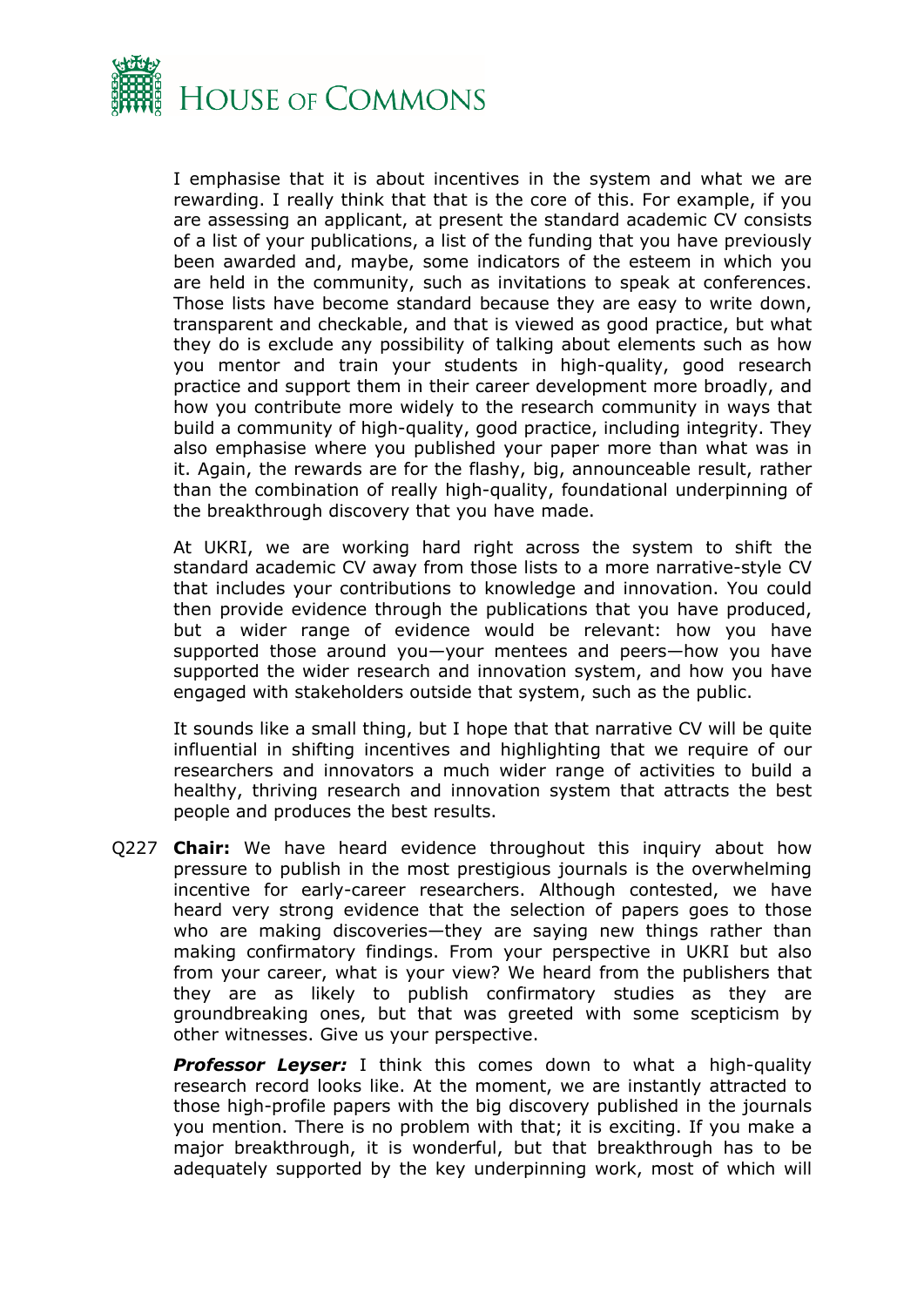

be much more incremental. After that, a whole series of activities is needed to understand, cement in and test for generality and the reproducibility of those kinds of results.

I have said before and will say again that the analogy of groundbreaking research comes from building and construction. You go into a field and dig a hole. That is great, but if that is all you do you have a lot of fields with a lot of holes in them and no buildings.

There is that similarity in the research system, and we need to reward that whole range of activities. A high-quality CV should not consist only of digging some holes; it needs to consist of a much wider range of activities and include the building of high-quality structures supported by the foundations you put in. That is achievable.

As for publishers, there has been a shift, partly because of these issues. There are now journals that specialise in publishing negative results and replication-type studies. That is good. What we need to shift is the value attributed to those papers on people's CVs and for their careers, because at present that value is too low and needs to change.

Q228 **Chair:** Is it a satisfactory solution to have a kind of publishers' salon des refusés where, if it is producing not any interesting results but confirmatory results, you are confined to a journal that specialises in those things? Is that not rather defeatist?

*Professor Leyser:* That comment is predicated on the notion that there are good and bad journals, and interesting and boring journals. That is something that at some level we need to shift. Where you publish something should not be nearly as important as it currently is; it is what you have published. This is part of a much broader discussion about the future of publication, because obviously we are now in an electronic age, whereas our publication system is still quite deeply rooted in the notion of a published bit of paper. Therefore, the whole structures behind how it works are particular publishers with particular views on how things should work acting as gatekeepers to decide what does and does not go into their journals. There are lots of quite exciting models coming out that are much more open about putting data on to open platforms in ways that break the kind of cycle you talk about.

The difficulty then is helping people to find the science in which they are interested and is relevant to them, because at the moment one of the key things those journals do is curate papers that will be of interest to the particular target audience for that journal. That is very helpful in allowing you to find the papers that are of interest to you, but with search engines and so on increasing and improving in their operation all the time finding the interesting stuff for you as a researcher will also be revolutionised by the way we can bring data into the public domain.

Q229 **Chair:** Perhaps not now but in the past during your academic career, I am sure that you were a peer reviewer and a referee for papers for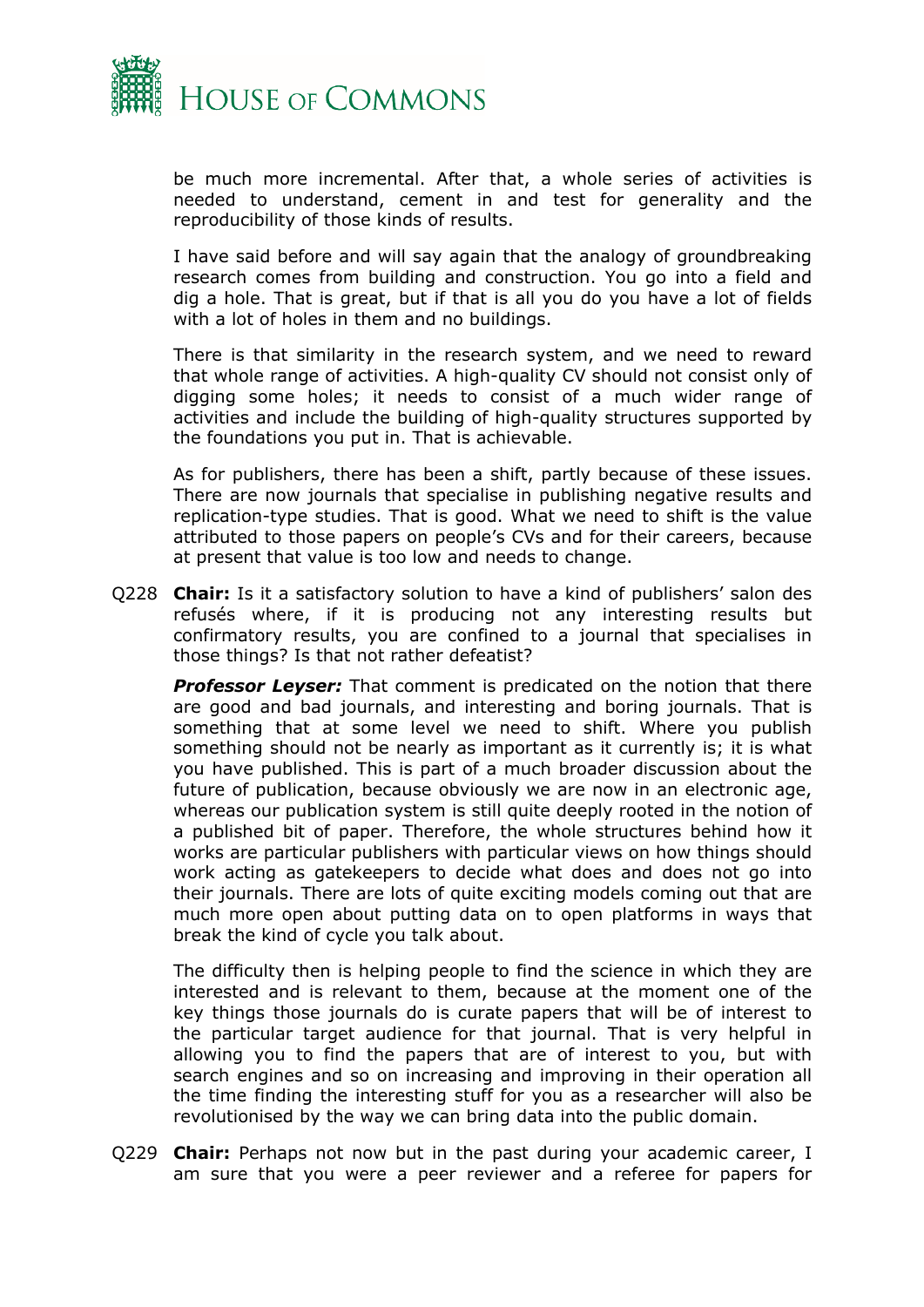

important journals. Did you consciously recommend the publication of papers that were not terribly interesting—they were surprising in their results but were confirmatory, to adopt a phrase that has been used?

*Professor Leyser:* I absolutely have done that. I have also worked on the editorial boards of journals where that is the case.

The question that is useful for editors on different sorts of journals is: will this be of interest to the community that is reading this collection of papers, which is essentially what the journal is doing? Where a negative result is of interest to that community, one would recommend publishing it.

None the less, most of those journals do have the criterion that you have found something new and have pushed forward knowledge. Again, that is shifting because of the debate triggered by all the conversations we are having today.

Q230 **Rebecca Long Bailey:** Dame Ottoline, you mentioned the narrative CV. Is this a prerequisite for all researchers who apply for grant funding? How would you deal with a grant applicant very early in their career who cannot demonstrate such a CV? How would you incentivise them to have a commitment to research integrity and reproducibility?

*Professor Leyser:* We are piloting the scheme now and intend that it becomes the standard CV required for applications. One of the things I really like about the CV is precisely that it is easier for early-career researchers to provide information in each of those categories than it is for them to provide long lists of papers, grants they have won and conferences at which they have spoken. Everybody, from the day they first set foot in a laboratory, can be delivering things in each of those categories, and what you highlight is exactly the point of that CV format.

Q231 **Rebecca Long Bailey:** Roughly what proportion of UKRI funding grants go to replication studies, metaresearch and longer-term research grants to encourage slow science? I do not expect you to have the exact figures.

**Professor Leyser:** I can try to come back to you with some real data on that. It is remarkably difficult to answer because quite often a project will start with, "Can we reproduce and generalise this previous finding? If we can, we will do this, that or the other." Whether that is a grant focused on replication or on new stuff, who knows?

The issue of slow science is very interesting. A typical project that we run is a three-year one. Whether one considers that to be slow or fast depends on all kinds of things. I think that the notion of slow science is less about the length of time for which you have the funding and more about the underpinning research culture that supports the way in which you do research. It is useful precisely because it shines light on people's concerns about the very high pressure in this system to work in ways that undermine research integrity. The core of what we have to address is multiple interventions, including the way and what we fund.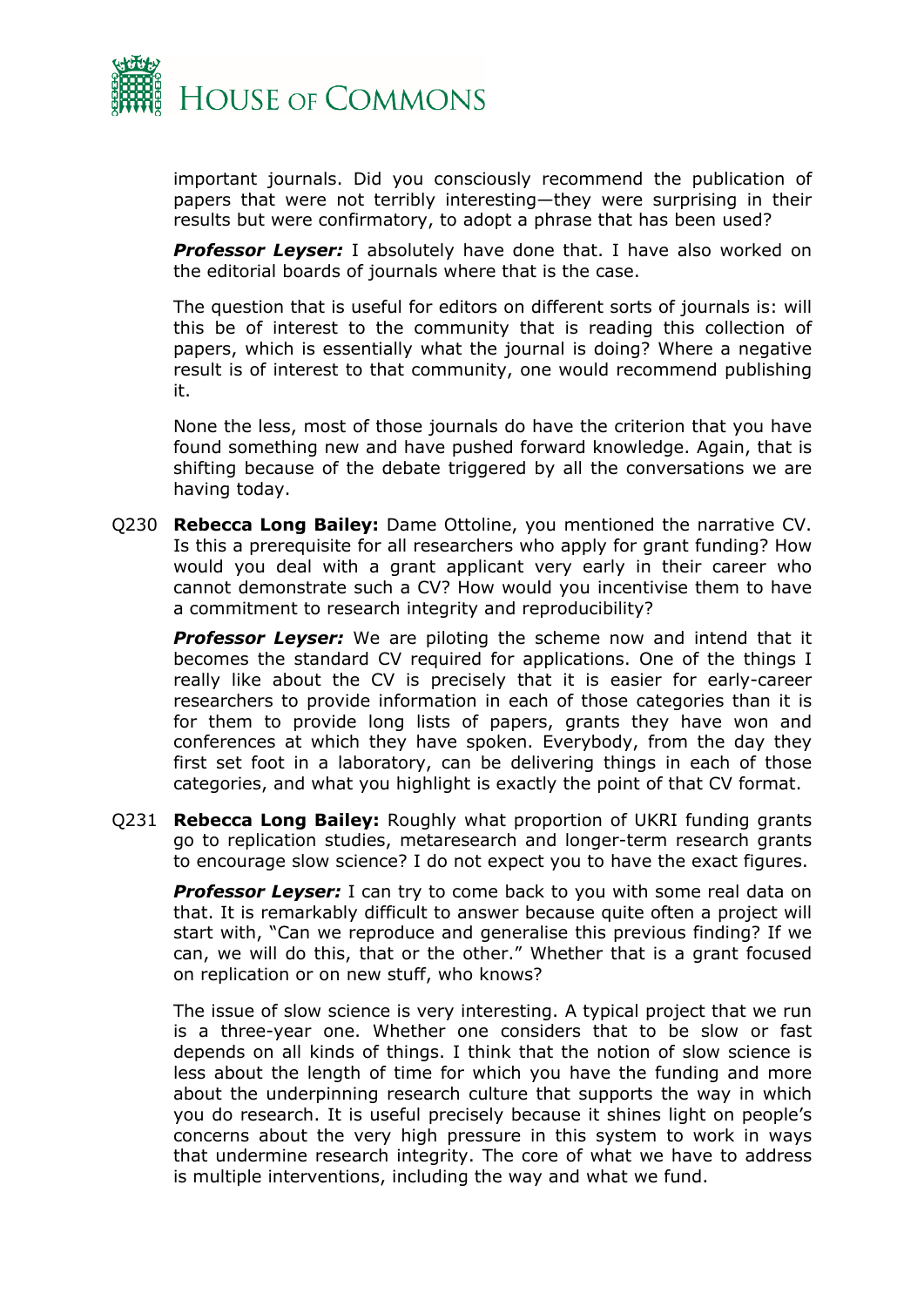

Q232 **Rebecca Long Bailey:** In terms of the level of funding allocated to those three areas, how would you say we compare with other countries and their funding bodies?

**Professor Leyser:** I suppose that one of the very positive things about the way this debate and conversation has moved forward is the excellent collaboration and co-operation across countries in trying to address this. We are working very closely with all kinds of bodies in other countries, other funders but also organisations focused specifically on research integrity. I would say the UK is in a relatively leading position across a lot of this debate. There is good practice across the world and we are certainly trying to learn from that, but I do not think that we are in any sense behind or trailing—quite the opposite.

Q233 **Rebecca Long Bailey:** Do you think that the UK and specifically UKRI should be funding more of these types of research?

*Professor Leyser:* I think we should be embedding the principles of ethics, integrity and high-quality, robust and reproducible science right across everything we do. I do not think it is useful to identify it as a separate activity going on over there; it needs to be deeply embedded in the way we all work together. That comes into what we fund and how we fund it, but typically the notion and requirements need to roll together with the discovery and pushing-back-frontiers part of the system, not to be an entity separate from it.

Q234 **Carol Monaghan:** Dame Ottoline, over this financial year UKRI has seen its budget cut by just under £300 million. Has that had an impact on the work you are able to do in promoting reproducibility and integrity?

**Professor Levser:** That is a very interesting question. We absorbed that cut mostly in two parts of our budget. One was infrastructure funding, which is always quite vulnerable to budget constraints because it does not instantly cut into active research programmes—it has a much longerterm, more insidious effect in undermining some of the research we can do—and there is the very sudden and unexpected cut in the official development assistance budget. I do not think that those cuts, which have been very difficult, have had a major impact across the piece on things like research integrity.

If we get this right and the culture is right, it should save money. One of the things that is frustrating about the current pressures is that, for example, if you do not publish negative results, somebody else repeats the experiment looking for the positive result without knowing that five people have done it already and the result was negative. I hope that, if we can shift the culture into an environment of much more open data and negative results, we should be more efficient and effective with our budget. I do not think we should see it as an extra draw; rather, we should see it as a mechanism to embed efficiency and value for money.

Q235 **Carol Monaghan:** Do you see the new open access policy as supporting this?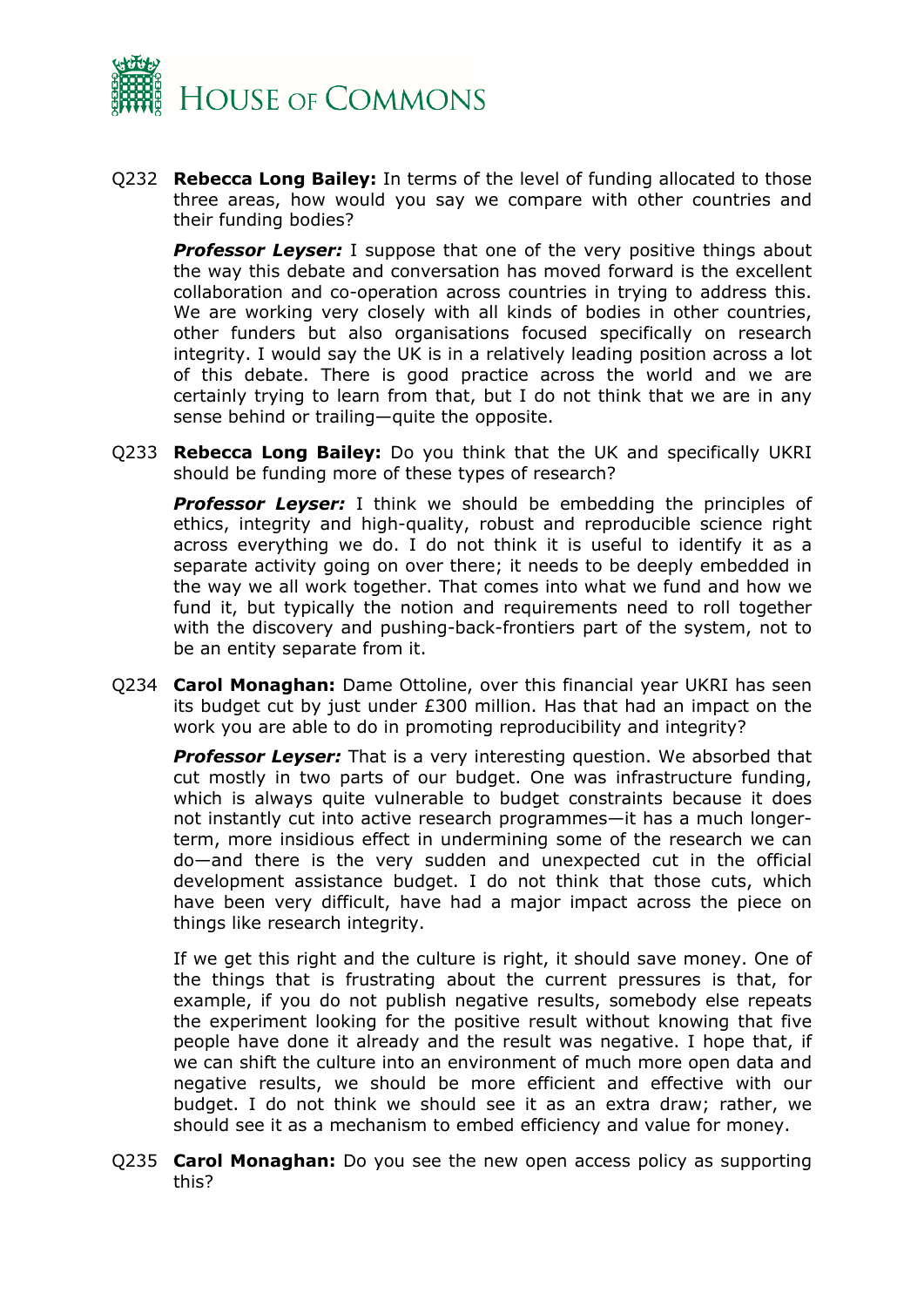

*Professor Leyser:* Absolutely. I think that open access is an important element. It is a stepping stone on the way to open data, which is not quite the same thing. Open access is to do with the ability of anyone to access the published results of work rather than just people who are paying subscriptions to journals. It is part of a broader open science movement that encourages the deposition of underpinning datasets much more directly and rapidly at the time of publication, but to get to the situation you are talking about we need to move forward with much wider open data systems, which are now the focus of an awful lot of work.

Q236 **Carol Monaghan:** There has been a lot of talk about this and articles have appeared in scientific journals. How are you going to evaluate and monitor the impact this is having, and how will you evaluate whether this new open access policy is having the desired impact?

**Professor Leyser:** There are multiple layers to this. On open access policy, what we are interested in doing is to make sure that for as high a proportion of research as possible at the point of publication there is open access to anybody who wants to get to it. That is part of the broader shift in publication culture that absolutely contributes to the move away from the idea that publishing in a particular journal with a focus on just the flashy results is the only thing that is valued in the system. It is part of that cultural shift.

As for monitoring the policy, the obvious thing to do is to make sure that people are complying with it. To do that will be relatively straightforward because of improvements in the collection electronically of information about what is published linked to the research that we and others fund.

I view that as quite a small part of the work that needs to happen to drive the culture shift we are talking about and we need. It is a broader and important question in all of this. Culture change is difficult; it requires multiple interventions at multiple levels. It is never the case that one intervention can be linked straightforwardly to the culture change we need to see. How you measure that a culture has changed is also quite difficult. The way we tend to respond to these kinds of problems is to say, "Oh, dear, we have a problem. What can we measure going in and what can we measure coming out, and how do those things link together to demonstrate we have done something?" That approach altogether is fundamentally part of the problem.

That is one of the reasons we have the problem. We have done that in a whack-a-mole way for multiple things over multiple years, and now people are measuring things going in and measuring things coming out, none of which is an actual measure of what we are interested in, which is whether these are cultural and integrity issues. That is the zoom-out. Focus back in on what we are trying to achieve in the system and embed across the board incentives to support that change—that is what we need to be able to do, and it is one of the reasons I find UKRI such an exciting opportunity: it brings together the whole research and innovation system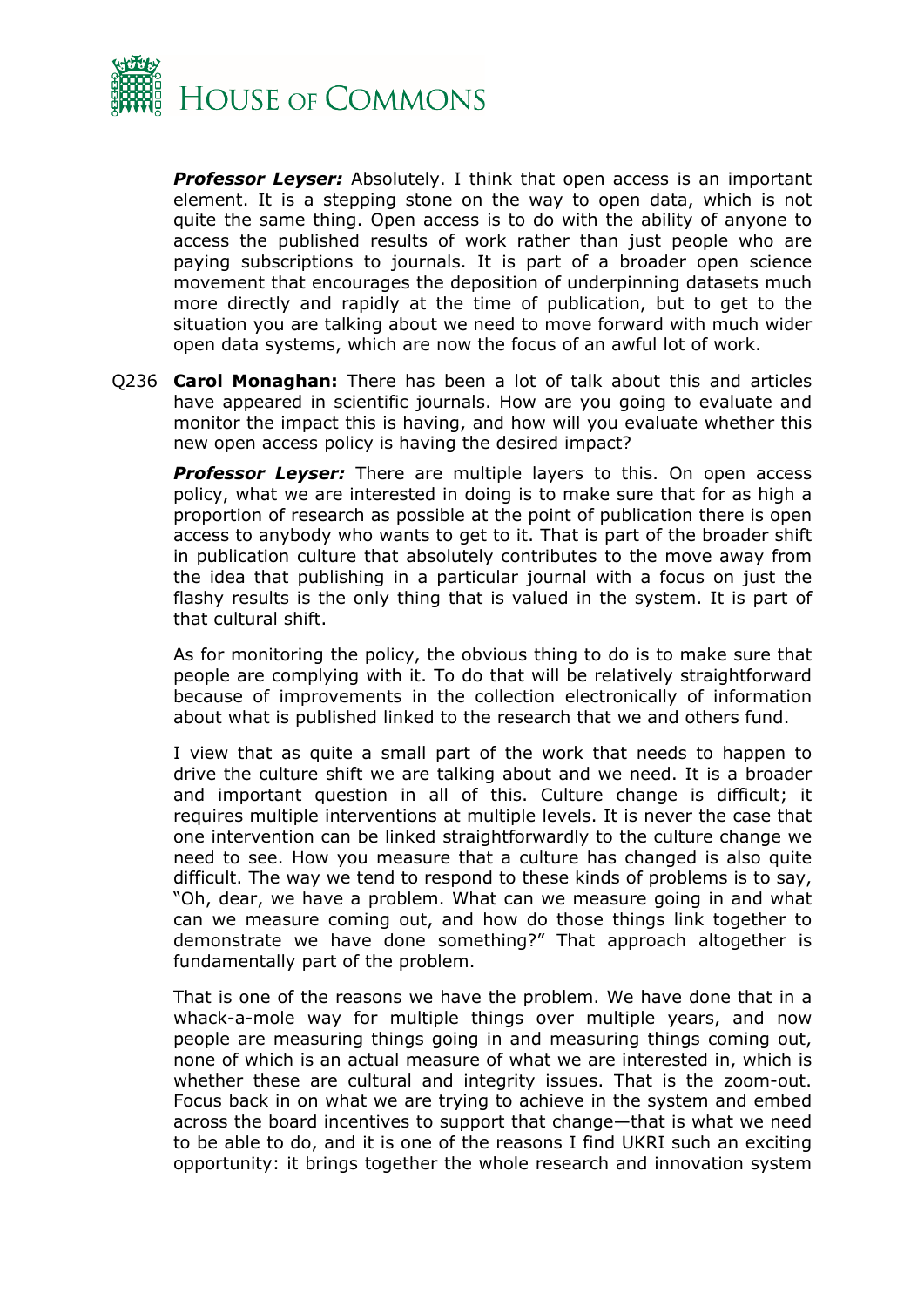

in a way that creates multiple co-ordinated levers to do that which we would not have had previously.

Q237 **Carol Monaghan:** You mentioned previously in response to the Chair that journals are now publishing less exciting negative results. What journals are doing this?

**Professor Leyser:** There are two sorts of journals. There are journals that are specifically focusing on that, and there are journals like *PLOS ONE* that have as their criteria that the research they publish should be rigorous. They have no criteria that are to do with how exciting it is, if you want to put it that way.

Q238 **Carol Monaghan:** Is it sustainable for these journals to publish such materials?

*Professor Leyser:* Yes.

Q239 **Carol Monaghan:** How do they fund it?

**Professor Leyser:** Interestingly, a key element of the open access policy has been to put the entire open access system on to a more financially sustainable footing by driving a new model as standard for the UK. Previously, there were subscriptions to the journals. There was a move as part of open access instead to have an "author pays" policy. When you want to publish a paper you pay for that particular publication. Now, the system is shifting towards broad agreements between publishers and universities, for example, where what you pay for is so-called read and access. Everybody gets free access, but authors who work at those institutions can publish without a per manuscript fee. That is quite an exciting shift that will break us out of the unsustainability of that open axis funding constraint we were in before, which was a kind of dual model of subscription and pay per paper.

Q240 **Carol Monaghan:** An article was published recently—I cannot remember whether it was in *Nature* because I do not have the notes here—about potentially extremely high fees of up to £8,290 for individual researchers to have an article published. How does that fit into what you are saying?

**Professor Leyser:** That is exactly the problem that the new open access policy will get around, as a much higher proportion of journals and publishers negotiate the so-called transformative agreements with research funding organisations.

Q241 **Carol Monaghan:** Universities will negotiate with a journal what their fee is in order to have their journals published.

*Professor Leyser:* Essentially, it is the replacement of the subscription fee the university used to pay with a kind of block publication fee.

Q242 **Carol Monaghan:** How does it work if you have a university that is extremely well funded, has a lot of private investment in it and is able to pay big fees to get its papers published compared with a smaller one?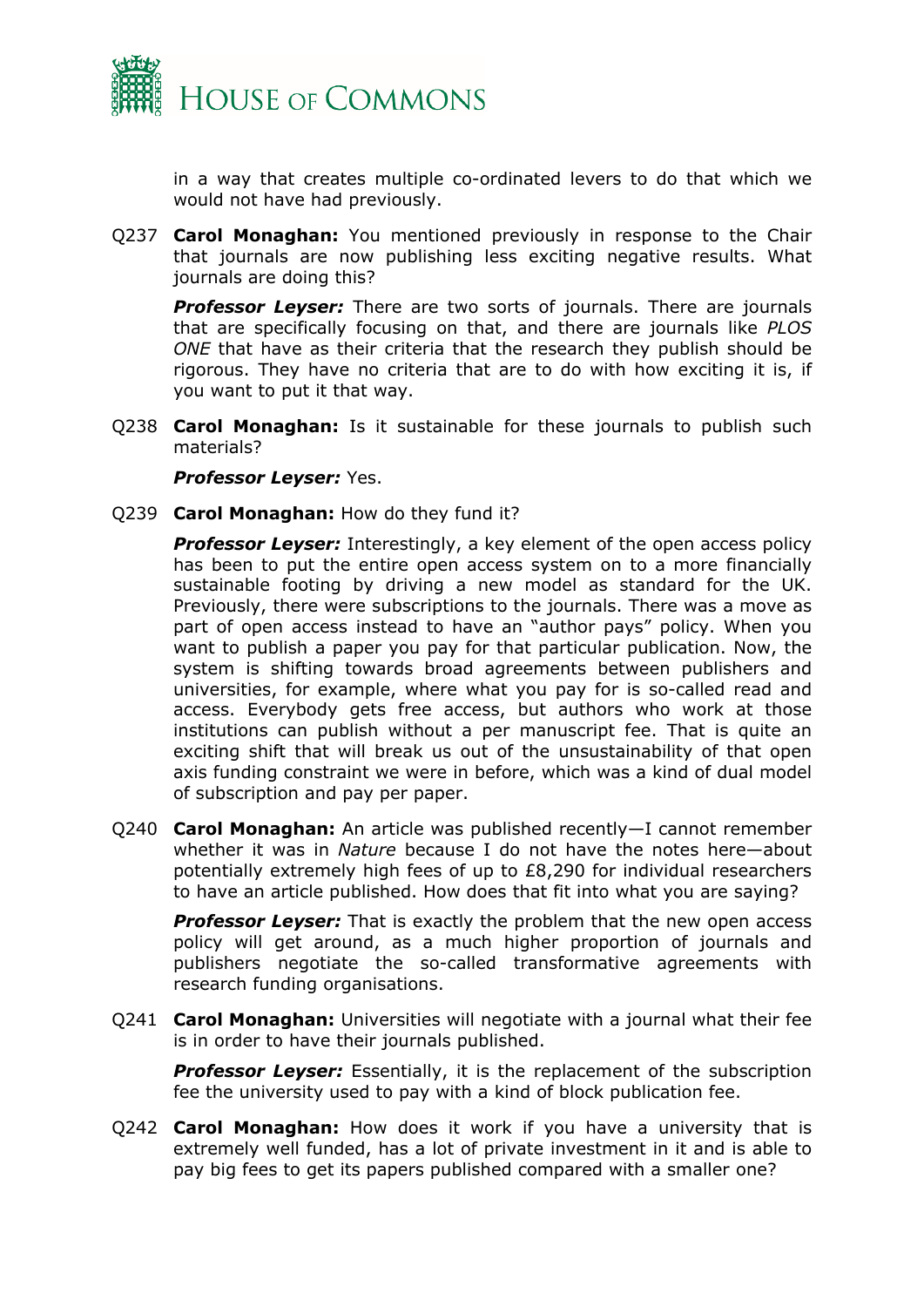

**Professor Leyser:** It is not run on a university-by-university basis. These are broad agreements with entire consortia of universities and publishers that fund suites of journals. The difficult issue is to find good ways for smaller journals, particularly the ones run by learned societies, for example, which are relatively small and are themselves in some ways charities, to create those arrangements cheaply and sustainably. That is being supported by JISC, the Joint Information Systems Committee, which is overseeing this and finding a way in where those smaller journals can form these so-called transformative agreements.

#### Q243 **Carol Monaghan:** Who funds JISC?

*Professor Leyser:* I ought to know but I do not.

**Chair:** There are some questions on the UK Committee on Research Integrity.

Q244 **Aaron Bell:** The Committee on Research Integrity is something of a success for the predecessor Committee. The Chair and I were not on that Committee, but some of the members here were. UKRI has been very helpful as we have been going through that process. You wrote to us last July with an update. Are you able to give us the absolute latest progress in the establishment of that committee?

*Professor Leyser:* Very recently, we held interviews for the chair of the committee and we are hoping to be able to make an appointment very shortly. It was a very high-quality field and I was encouraged by the deep thought that senior leaders in the community had put into their applications who wanted to contribute in this way. Following that appointment, the wider committee will be recruited, and then off it will go.

Q245 **Aaron Bell:** When you last wrote to us you said that you expected recruitment and consultation to take place during the autumn of last year and the first committee meeting to be in early 2022. "Early" is a loose term, but is that still attainable in the first half of this year?

*Professor Leyser:* I would hope so.

Q246 **Aaron Bell:** Therefore, at some point in the next few months it will have its first meeting.

*Professor Leyser:* Absolutely.

Q247 **Aaron Bell:** You have described the process and have had good-quality applicants. How are you making sure we are getting good representation from all elements of the research ecosystem—these are the same sorts of points I raised with Mr Parry earlier—and from all around the UK?

**Professor Leyser:** That will be embedded in the appointment of the committee members, and is also obviously a consideration in appointing the chair. It is important that this body is an independent, stand-alone committee. The committee needs to be able to get on and do that job.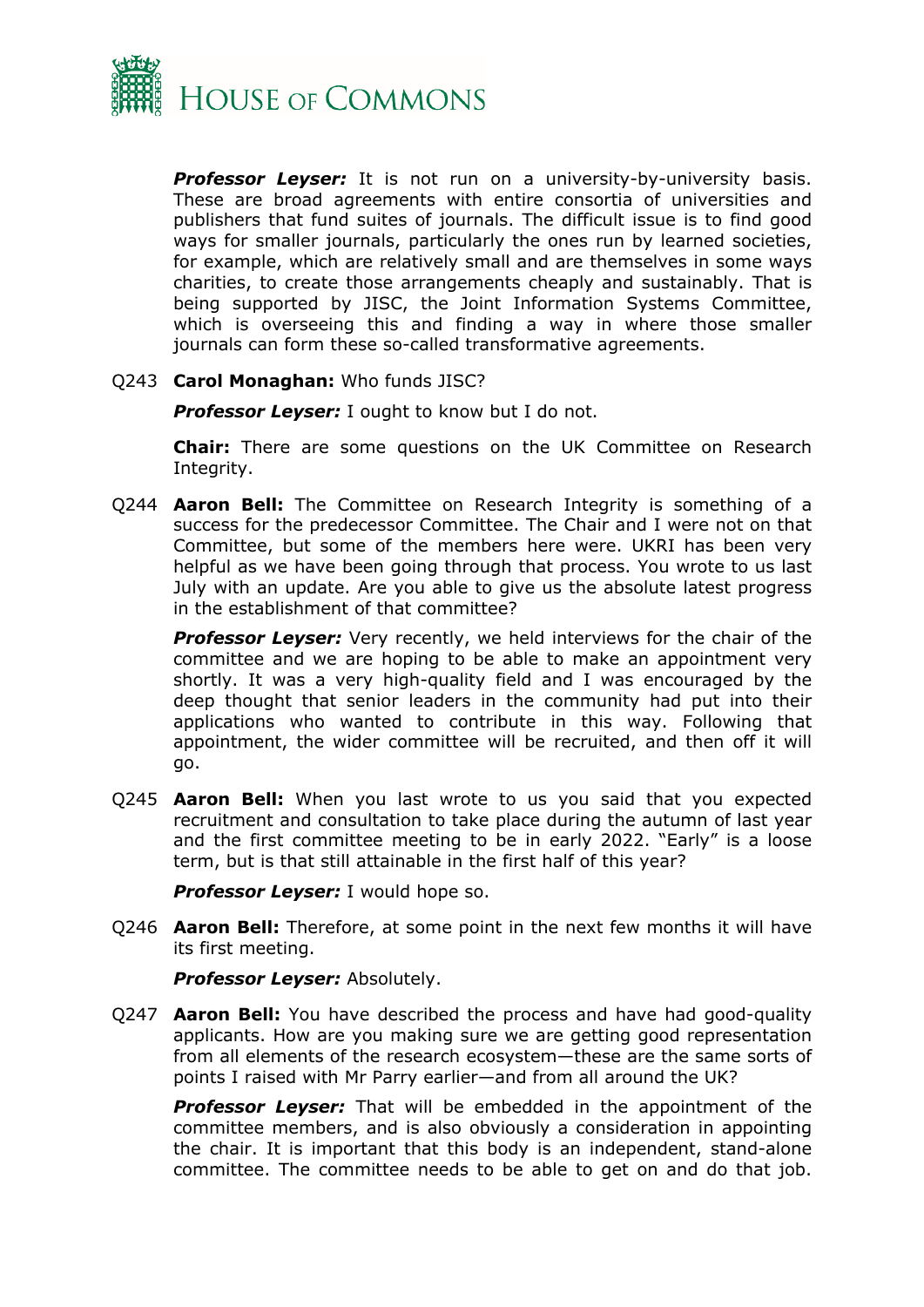

Obviously, I will be very interested in whom it appoints, but it is not up to me.

Q248 **Aaron Bell:** If there are vacancies on the committee, it will be up to the committee to appoint replacements; you will not have ongoing oversight of appointments after that.

*Professor Leyser:* Absolutely not. It is an independent committee. We are providing the administrative and secretarial support to ensure that the committee can do its work for the next three years, and part of its job will be to plot a course for the future landscape that is successful in delivering the multiple functions across this space that need to be delivered.

Q249 **Aaron Bell:** How will you measure the success of this committee? I know it is independent, but what structures is UKRI putting in place to assess whether it has worked and has contributed in the way we hope it will to the research landscape?

**Professor Leyser:** We are back to the dual problem. How do you measure research integrity, which is a real challenge? One of the things the committee will be looking to do is to try to identify whether there are good ways to measure it that are straightforward and can be collected without horrendous bureaucracy and all those kinds of things. There is that element. Retractions might be an example.

To go back to my previous point, the key point for me is the research culture issues. Culture is incredibly difficult to measure. It is a very high topic for debate in the context of research integrity and the issues we have with things like bullying and harassment. Not doing things because you cannot measure them easily is a real concern to me. We simply will not act because we cannot come up with some metric that captures it. That would be a disaster. We know there are issues that need to shift and we need to work collectively with the community, which is very much what UK CORI is about, and the forum for tackling bullying and harassment to support people to move forward the whole system into this much higher-quality and more supportive research culture that we have.

**Aaron Bell:** I could not agree more about culture. I am sure this Committee will continue to take an interest as well.

Q250 **Rebecca Long Bailey:** There are lots of brilliant research organisations in the UK. What will be the unique contribution to the research landscape of the UK Committee on Research Integrity?

*James Parry:* The terms of UK CORI are very broad. It will be a freestanding committee and its chair and members can take it in many different directions. Of course, there is the potential for overlap, which UKRI itself identified very early on. We had early sight of the terms of reference, and, as the last iteration of this Committee did in 2018, we advised on the formation.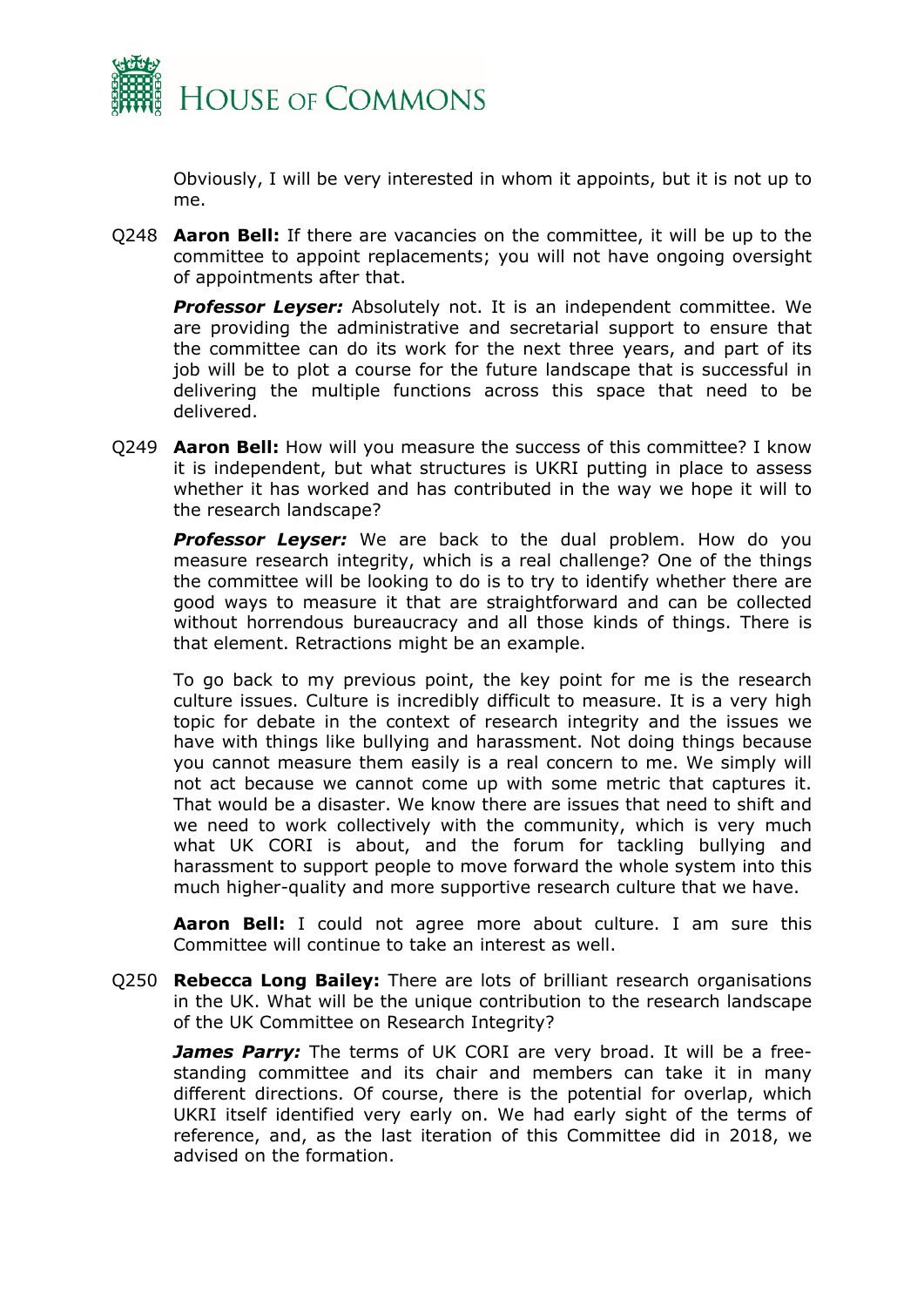

I think that UK CORI will avoid duplication of effort and will fill the gaps that are there. It will have great convening power. It will be independent, but it has the backing of the biggest public funder of research in the country. That gathering of data can be very useful.

It will also get a high level of conversation going, followed by concrete action by funders and the like. A lot of good work is being done by separate organisations, but in linking up the bigger guns, the funders, the large publishers and that sort of thing at UK level and beyond it can make a very valuable contribution.

*Professor Leyser:* Absolutely. As we have discussed well on this Committee, it is quite a complex landscape, with many issues that need to be addressed. I see the key role for UK CORI as being to pull together all the different actors and concerns that people have, and where possible to create a common language and a common understanding of the different issues and how best to provide stable long-term systems that address all those different elements in the most effective way. I think that is a unique role that this committee that reaches across can play.

Q251 **Rebecca Long Bailey:** Mr Parry, how do you think the UK Committee on Research Integrity differs from the UK Reproducibility Network and UKRIO, and how can all those bodies work together?

*James Parry:* To answer the second question first, I think we are already working together. I have regular discussions with the head of the research integrity team at UKRI and Marcus Munafò at UKRN. UKRI's research integrity team will be providing the secretariat for UK CORI. We have been looking at the issue of avoiding overlap and having effective collaboration to support the research community from the word go.

UKRN describes itself as a peer network of research; it is very much within the research community. UKRIO is an independent advisory voice which sits outside. UK CORI will be a free-standing body that I think can connect the dots a bit, but, with the backing of a major funder behind it, it will have a bit more clout than two relatively small not-for-profit organisations, UKRN and UKRIO. I am not underselling what the existing organisations can do. I think that UK CORI will be able to get action at a higher level than we currently can, but we can all work collectively and we are already in discussion about joint working on various issues.

Q252 **Rebecca Long Bailey:** How do you think UKRI should ensure there is no duplication of effort?

*James Parry:* I think it is having an ongoing conversation. Obviously, from UKRI's perspective—I am speaking in a personal capacity and I am not trying to pre-empt what others might say—if it wants to establish a free- standing committee it has to be left to do its thing, but presumably there will be some oversight or performance measures to make sure it goes in directions that are currently not being covered.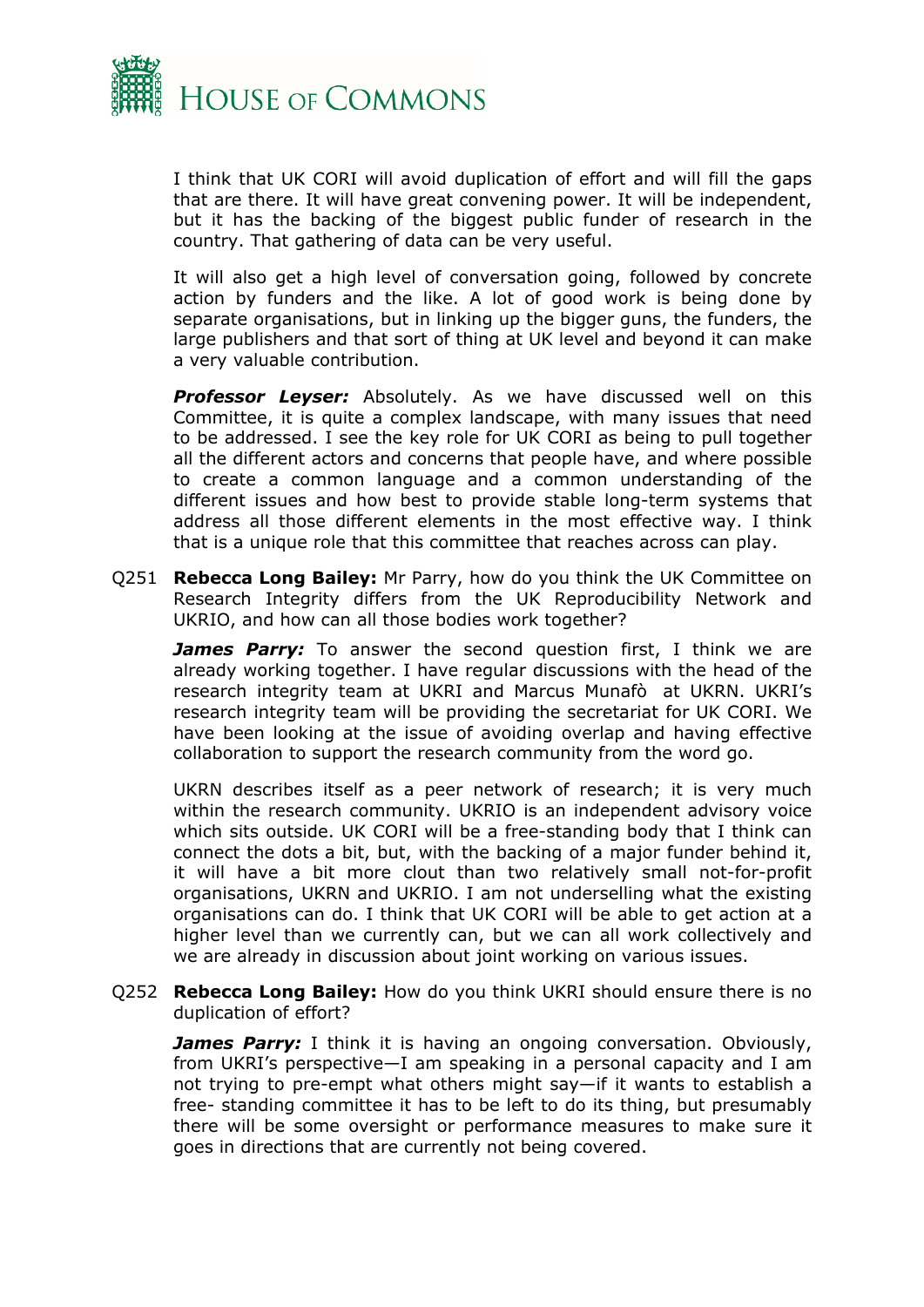

UKRIO has evolved a lot since we were founded in 2006. Our aim has always been to give support where it otherwise is not available. Therefore, if UK CORI starts to do things which we do some of but they can do better, we will say, "Great. We'll focus our efforts elsewhere." Equally, if we are already doing things, it may make sense for UK CORI to look at other issues and areas which perhaps are not being dealt with as effectively.

Q253 **Graham Stringer:** One of the pressures on researchers is time and the length of research projects. One of our distinguished witnesses who sits on a number of funding panels said she had sat with Nobel prize winners who, when giving out grants and applying conditions, chuntered into their beards and said, "If these conditions were opposed when I was doing my original research I would never have got the grant." It is sometimes said that if Crick of Crick and Watson was applying for grants now he would never be funded. Do you recognise that as a problem, and how do you deal with it?

**Professor Leyser:** I do not recognise that as a problem. There is a very wide range of criteria that are important in allocating funding, and the notion that high-risk blue-sky stuff is not funded through the current system is much vaunted but is not the case. We fund a very wide range of things precisely because we need to fund the work around a breakthrough discovery that embeds it. Is it generalisable? Can we take it through to application? It is all those kinds of things.

To me, the important element in what you say is to ensure that the criteria that contribute to whether or not to fund a particular grant are not applied in an inappropriate, blanket way so that every grant has to meet every criterion, but rather that they are applied in an appropriately nuanced way so that the panel of experts, in their engaged discussions, can decide that this grant, which is fabulous, amazing, high risk and is at the frontier of science, should be funded, but so should this grant, which is confirmatory analysis of whether something that has worked in a cell culture can be translated into a patient, for example.

We need a system that values all those kinds of things. It is quite common for people who have had their grants rejected to come up with a reason as to why it has been rejected—for example, that it is not applied enough—which is not necessarily the case. That is a perfectly human thing. I am not saying that our system is perfect. It definitely needs careful consideration about how we fund the right diversity of project types, and we need to be more transparent and clearer about how we do that, but I do not think it is inevitably the case that the current system does not fund breakthroughs. After all, we are still winning Nobel prizes. Let me put it that way.

Q254 **Chair:** I see that the Minister has arrived for his session, but I wonder whether he will indulge me if I ask Dame Ottoline a couple of quick questions. You have been very generous with your time before the Committee, but we do not see you every week and there are a couple of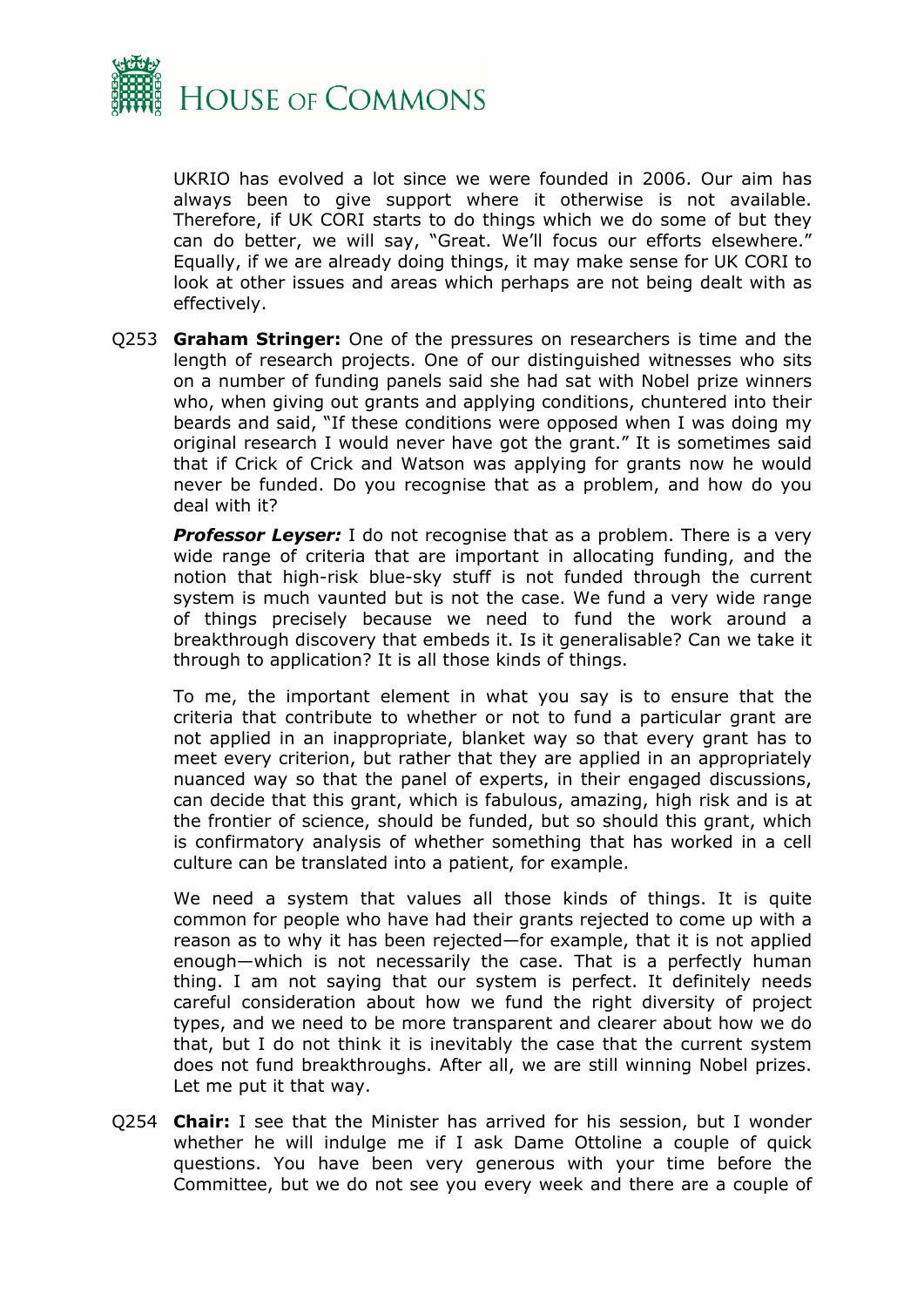

topical things.

We understand that the negotiations and discussions on Horizon Europe continue. What is UKRI's view? What do you see as the most desirable outcome? How bad would it be, if I can put it that way, if an agreement was not possible?

**Professor Leyser:** This is a very live issue. There is very widespread agreement right across the research and innovation community that association would be tremendously beneficial for a whole variety of reasons, and that is the very clear position of government. We are ready to associate. Our pen is hovering over the paper, if only the paper would be put there for us to sign by our European Commission colleagues. That is still the priority.

Having said that, it is clear that that decision has become linked to other elements of interactions with the European Union in ways that are not necessarily ideal from a science point of view. We are simultaneously having to work very hard to ensure that projects currently under consideration that are winning competitions for funding are supported the so-called underwrite guarantee, which is up and running and operational—and that we have a high-quality plan for what we would do if association did not happen. It is excellent that the Treasury has confirmed that the funding set aside for association would remain in research and innovation were that to happen. That gives us a good basis on which to plan an exciting programme should we not be able to associate.

It is difficult to be working simultaneously against multiple alternative options, but it is a very important area and we are focused on getting it right.

Q255 **Chair:** I have a feeling that we will ask some questions of the Minister about that.

Later today, the levelling up White Paper is to be published. The Committee has a separate inquiry into the role of science and technology in prosperity and recovering from covid. We hope that it will feature prominently in this. As chief executive of UKRI, have you been involved in the drafting of the White Paper, or at least the thoughts behind it?

**Professor Leyser:** Absolutely. We have been deeply involved for many years in conversations about the role of research and innovation in levelling up and building highly productive and vibrant economies right across the UK. We have a significant amount of work in this area to understand the evidence base. Our current investment portfolio is heavily concentrated in the greater south-east. That is not because success rates vary across the country. Success rates for all our programmes are essentially flat across the entire country.

How one can sensibly drive up capacity across the UK through smart, targeted investment is a key question we have been asking. We have run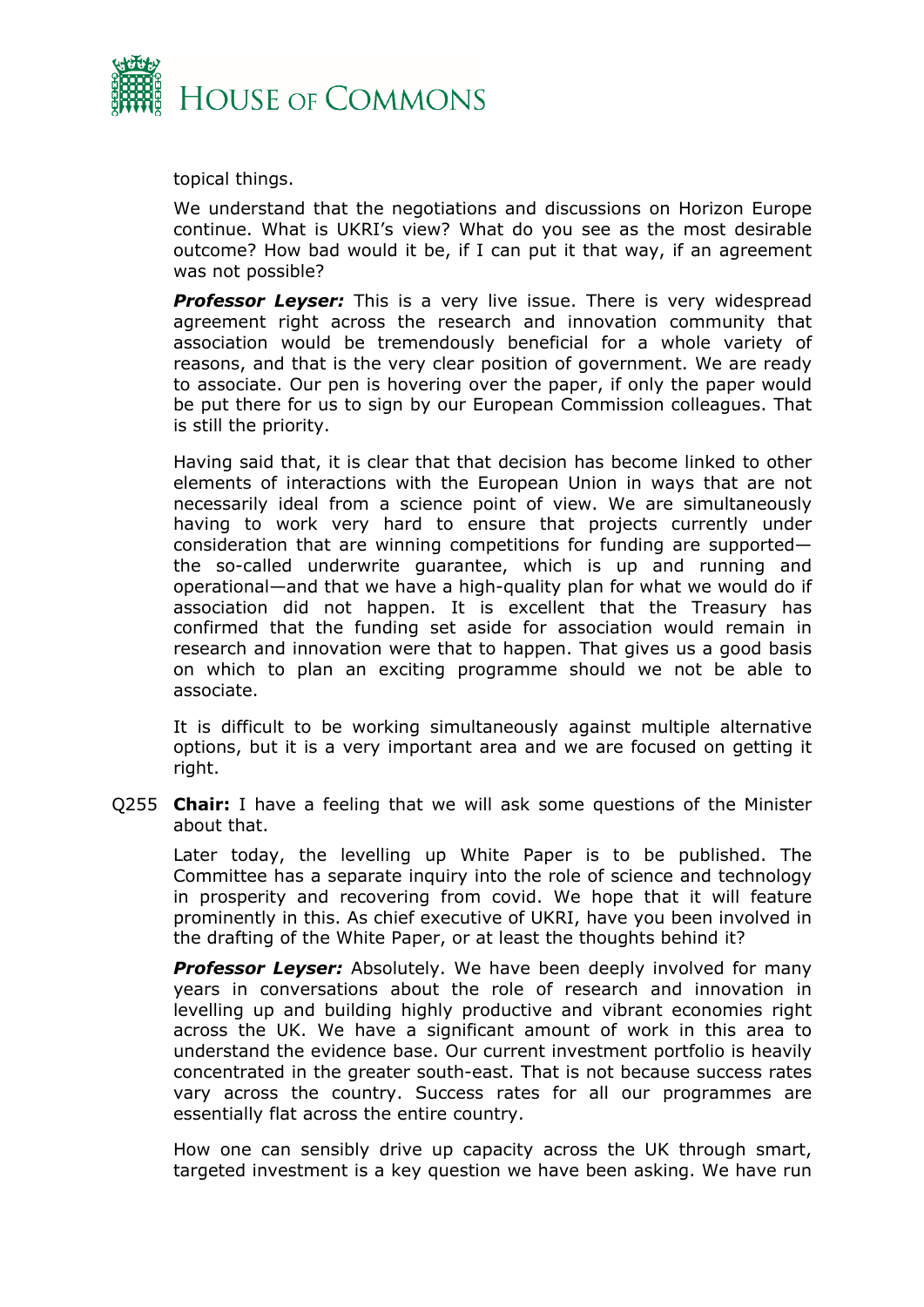

some pilot schemes in that context. It links back in some ways to the question of research integrity, because one of the consequences of the disproportionate interest in particular sorts of publication in the research and innovation system has been to drive competition across the country on these very narrow criteria.

In my view, that has reduced diversity in the system so that institutions have felt less free to specialise in particular areas and capture the excellence that exists in particular parts of the country and harness local economies in a way that is locally appropriate.

If all universities are being judged on how many papers they have in fancy journals, there is insufficient focus on how they can contribute to high productivity innovation clusters with local businesses, the skills agenda and all those kinds of things.

That is excitingly shifting. One of the major leadership initiatives of Mr Freeman is to think much harder about these innovation clusters and how we can drive them right across the country. There are very exciting examples where that is beginning to work well. I think there are huge opportunities.

Q256 **Chair:** When the Committee met in Manchester, Professor Richard Jones at the University of Manchester said this was an opportunity, given a rising total science budget, for a disproportionate component of it to go to regional centres of research without cannibalising existing centres, so it is literally levelling up—it is bringing up areas without reducing the others. If that is the intention of the White Paper, will UKRI be a willing participant in that?

**Professor Leyser:** I am excited by that opportunity in the context of the smart investment specialisation I have talked about. We are very keen to avoid a situation where you put significant amounts of money into places that do not straightforwardly have the absorbative capacity to deal with that funding—so, thinking hard and working with local leaders and businesses about the blockers in particular areas and getting the funding right, aligning it with opportunities for those areas, is absolutely crucial.

The cross-Government levelling-up agenda is so important because it is not just about lobbying for research and innovation funding; it is about aligning infrastructure, transport and those kinds of things. Skills are absolutely crucial. It is about getting all of that right in a way that is context-specific across the UK.

**Chair:** Thank you very much indeed. I am sure that our ongoing regional inquiry will pick up these themes and we will go into that in more detail. I thank Dame Ottoline and Mr Parry for their evidence this morning.

# <span id="page-20-0"></span>Examination of witness

Witness: George Freeman.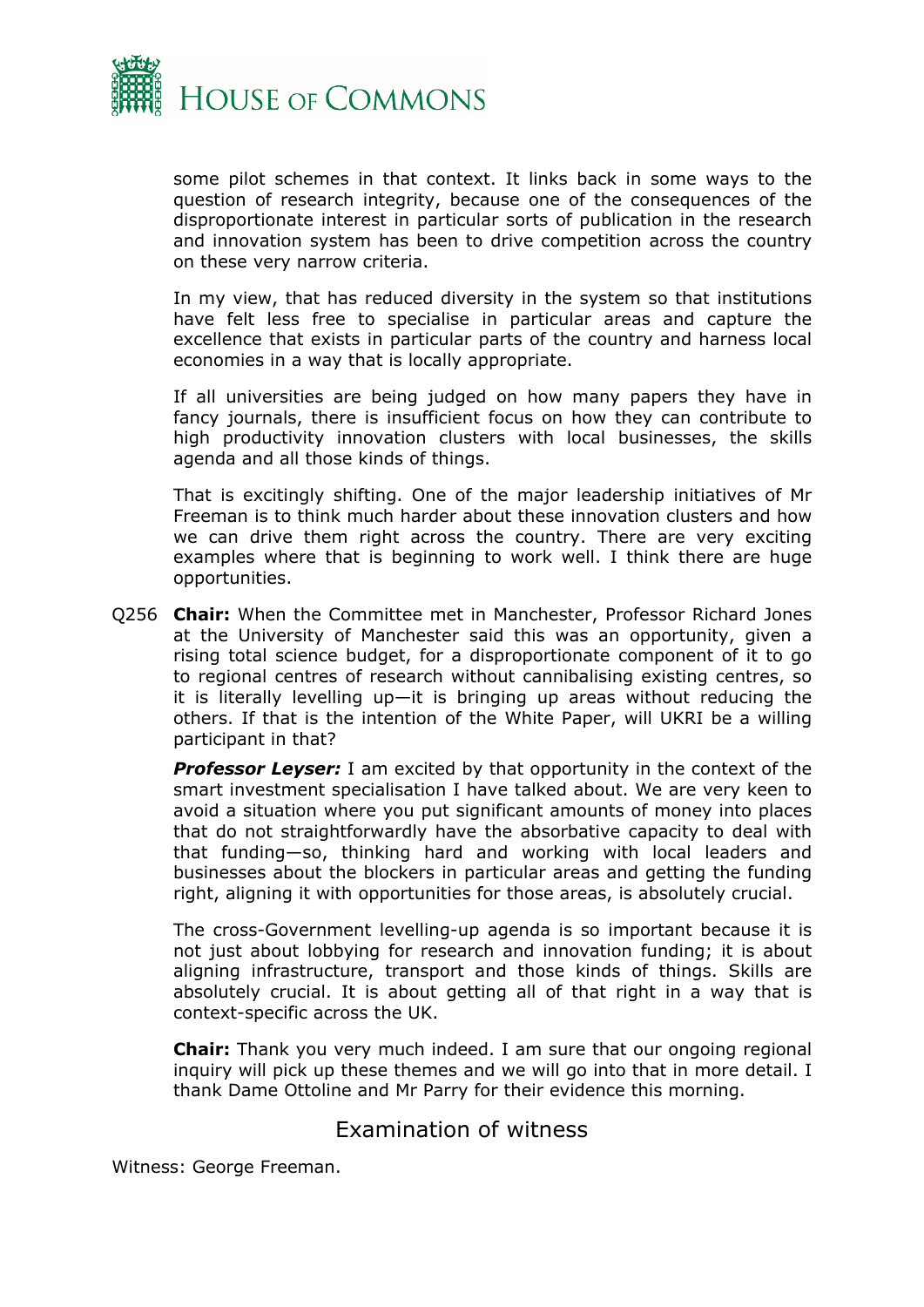

Q257 **Chair:** We welcome, with apologies for keeping him waiting, George Freeman, Minister for Science, Research and Innovation at the Department for Business, Energy and Industrial Strategy. Thank you very much indeed for being our final witness in this inquiry.

We want to come to the questions we have been asking throughout this inquiry on research integrity, for which you are the responsible Minister, but can we kick off with some topical questions, in particular on the levelling up White Paper? Would I be right in assuming that, if not a coauthor, you have been heavily involved in this?

*George Freeman:* That is correct. I thank you, Chair, and the Committee for the opportunity to appear before you and support you on reproducibility, but also more generally. I hope we get some stability in the science ministerial portfolio as well as the funding and we have the chance to work together. I genuinely relish your open and critical feedback. Ministers need that, and I hugely welcome it. I have already looked at a number of your previous reports. That is sincerely meant, and thank you for it.

I am very closely involved in the levelling up White Paper. To frame that answer, perhaps I may set the scene of the mission I have taken on in this role, which is quite significant. It is a change in how traditionally in government we have thought of science in terms of both its funding and where it sits in Whitehall.

First, to my joy and, I suspect, yours, the Government have made a very strategic commitment to shift science, technology and innovation from where I think it has tended to be for decades, which is in a slight silo in Whitehall—a rather specialist area—to the mainstream of our economic thinking. This is a big shift. We are attempting to move from being a service economy that does phenomenal science, too often in silos, and has not really been an innovation economy. We are trying to grip that seriously.

Therefore, there is big infrastructure behind this within and behind No. 10: the Cabinet Office, the Office for Science and Technology, the equivalent of the National Security Council for science and technology the NSTC—on which I sit. It is chaired by the PM and deputy chaired by Secretary of State Kwarteng. We have set out a strategic commitment through the integrated review to put strategic thinking about science and technology for the UK, both economic and geopolitical influence, at the heart of the machinery of government.

Secondly, the Chancellor has made a very major commitment. We are moving UK R&D from £14.9 billion a year to £20 billion a year, which is a 30% increase over three years. It is a substantial rise, but crucially it is part of a commitment to 2.4%. As you will know, that is the average GDP percentage for research in the OECD. Switzerland is at 3.4%. If we are to be a science superpower and an innovation nation, that is a first step, but it is an important one that we have committed to in that journey.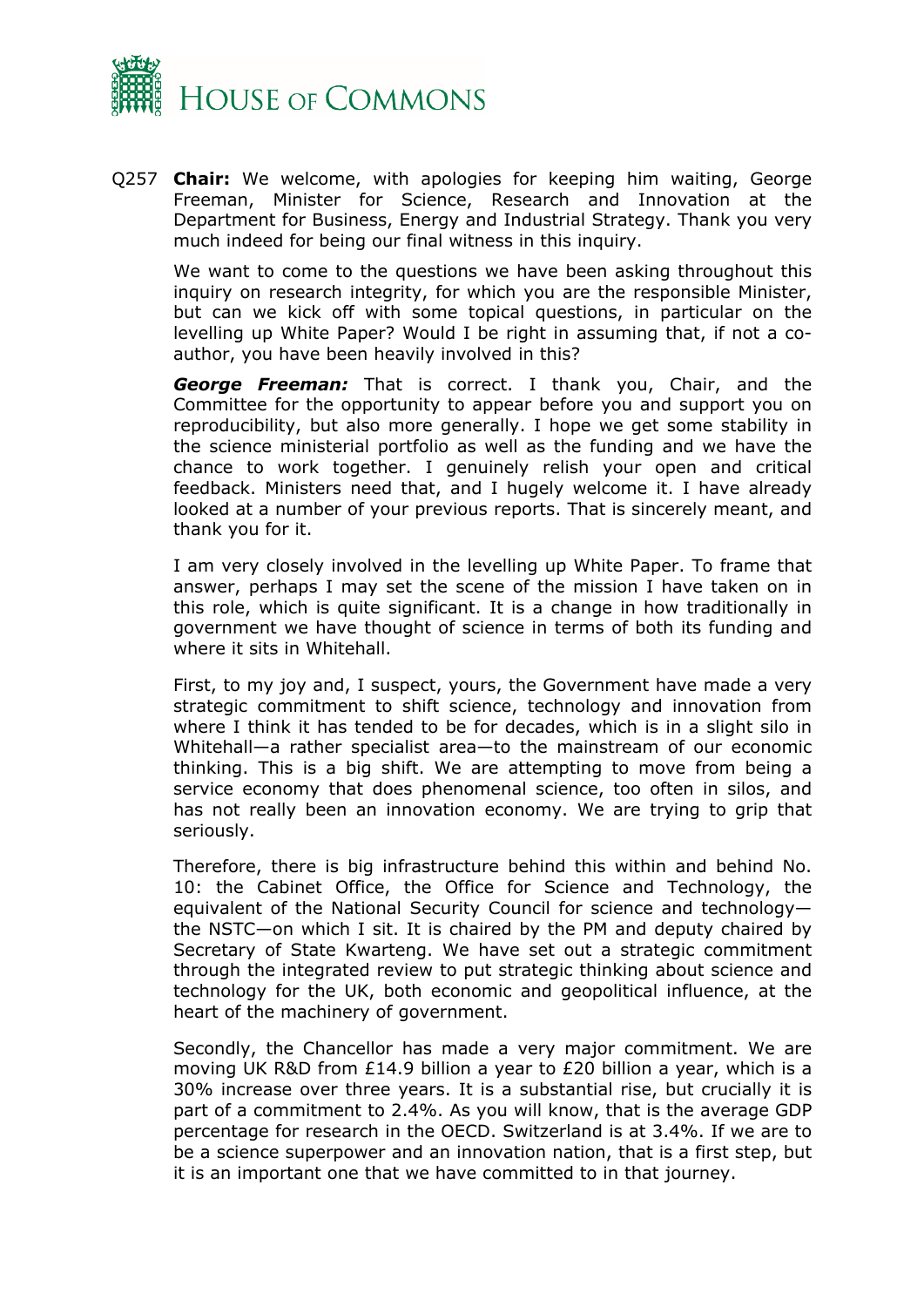

Thirdly, the real challenge for me but also for all of us involved is to show that this substantial increase investment can drive not just, crucially, world-class science but can have a global and local impact.

I frame the mission in two parts: first, science superpower. It is a big word. I define that to mean world-class science. We continue to punch well above our weight, as we have done historically, but it is all built on world-class science.

Secondly, it is about making sure that UK science is impactful in helping to solve global challenges from preventing melting of the ice caps to feeding 9 billion mouths.

Thirdly, there is talent. In a world where China is spending \$240 billion and America \$170 to \$180 billion a year on science, it seems to me that talent is absolutely key. We need to be attracting the very best young scientists to come and start their careers here because that is a very good way to build a leadership.

Fourthly, it is about industrial R&D. As new economies and markets emerge, we need to be attracting much more of that to the UK.

Lastly, it is about harnessing all of that for geopolitical influence.

The other half of the mission is the innovation nation piece, tackling what I would describe as a historic systemic structural failure in the UK for decades properly to commercialise and develop our D; we have really been a discovery rather than a development economy.

To your point about the extra £30 billion of public funding, to get to 2.4% we need to match that with about an extra £70 billion of industry funding over the next six or seven years. It sounds a lot, but I am very confident, as a former investor, given the wealth of our science, that we can pull that money in from life sciences, quantum, fusion and the space sector. The bulk of that D—industrial investment in advanced manufacturing and scale-up—can go well beyond the south-east.

I have been closely involved with the Secretary of State for DLUHC and the team on levelling up to make the case that we cannot move the golden triangle north. It is there for deep historical reasons around a world-class cluster of academic university excellence, but what we must be doing is investing the new funding and attracting as much as we can of that extra funding around the country. UKRI is in the process of mapping for us the clusters around the country. We have identified about 30 and they go from the north of Scotland to the south tip of Cornwall, Northern Ireland and Wales; they are all round the UK. I want us to focus on those clusters and grow them, because in the end I think that is the most powerful way of making sure that levelling up is sustainable, resilient, lasting and genuinely transformational.

Q258 **Chair:** I am grateful for that. It is good to have a strategy and to have a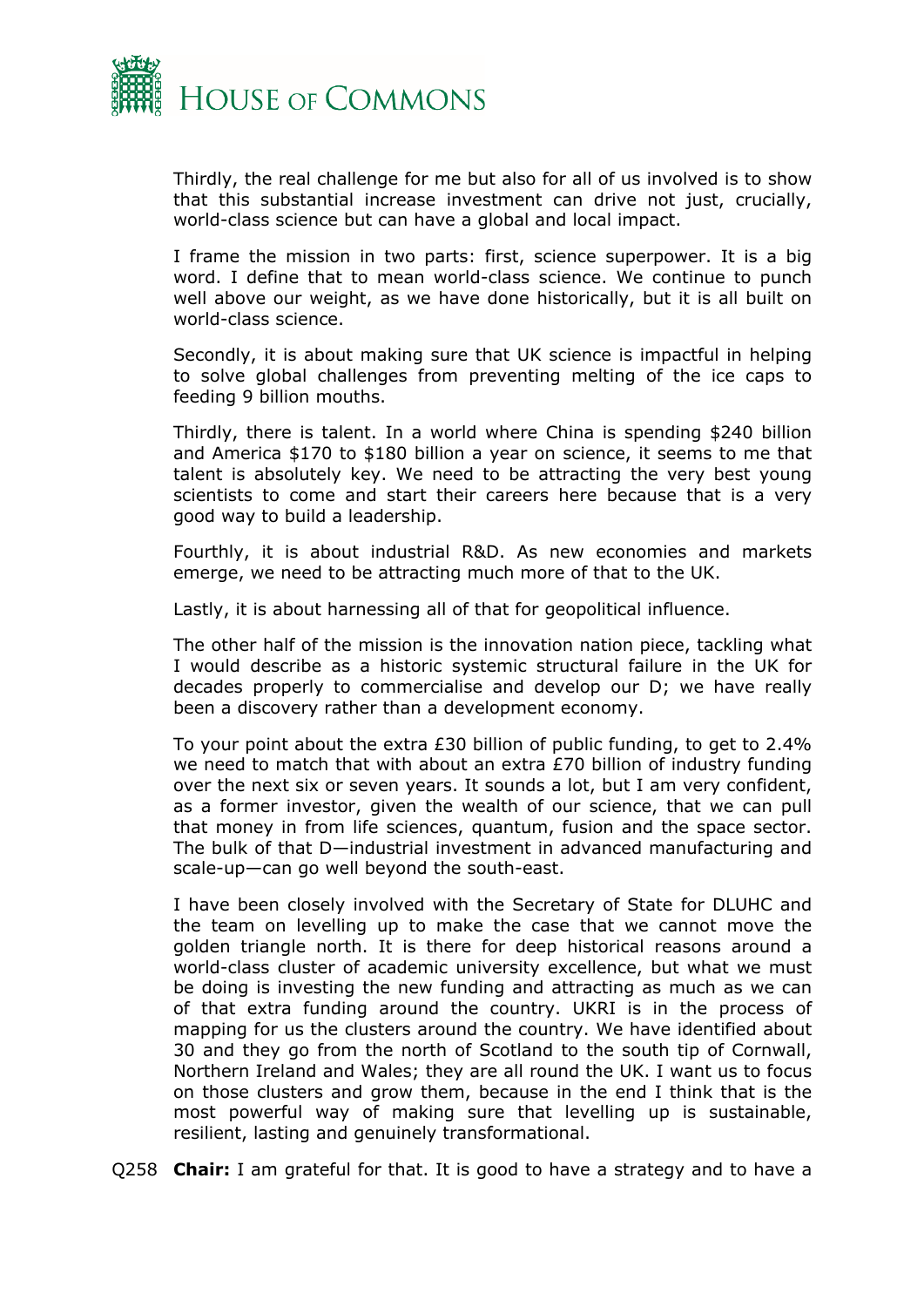

vision, but as Minister you are responsible for the operational aspects and the nuts and bolts. When do you expect to be able to confirm the individual R&D budgets for the next financial year, which begins in eight weeks' time, for the organisations under your command?

*George Freeman:* Imminently. You will be aware that the CSR process is a series of steps. The Chancellor allocates to Departments and Departments allocate. As you say, I am responsible for the allocation of the thick end of £40 billion within BEIS to UKRI, Innovate and the agencies. We are now in the process of going through a very detailed plan of how that money will be allocated with UKRI as our lead agency. You will appreciate that quite a lot of discussion is going on, but that needs to be done within the next month or six weeks.

Q259 **Chair:** You agree that to have a budget settled after the beginning of the financial year would be unsatisfactory.

*George Freeman:* Yes. Some things over the course of the CSR—the second and third years—do not necessarily have to be locked down by the end of March.

Q260 **Carol Monaghan:** Welcome, Minister. It is good to have a Minister who understands the importance of science and the role it will play and continues to play in inspiring innovation. I will send you a letter later today, so perhaps you could keep an eye out for it. I very much appreciate that.

We have been asking a lot of questions about Horizon. This Committee has been asking questions about Horizon for over a year now. We know that Horizon grant settlements are due in about March. Therefore, is the case for the UK's association weakening now?

*George Freeman:* I look forward to your letter. You will be delighted to know that one of the innovation accelerators that we are announcing today is in Scotland. That is about developing the Greater Glasgow cluster, a real centre of excellence, for wider impact in that area.

I do not think that the case for the UK being active participants in Horizon has weakened at all. It is recognised that we have many friends in the Commission, in DG for research and the DG for finance, who recognise that the UK is an incredibly important partner. To restate the Government's position as confirmed by Cabinet in November, it is to seek association. Part of the withdrawal agreement we negotiated was about association with Horizon, Copernicus and Euratom. It is something I am committed to trying to secure.

You will not need me to tell you that the high geopolitics of Anglo-European relations at the moment, particularly Anglo-French relations around fishing and the Northern Ireland protocol, is complicated. I think that it is pretty clear that we are in a holding pattern with our association not being granted. Similarly, Switzerland has not been allowed to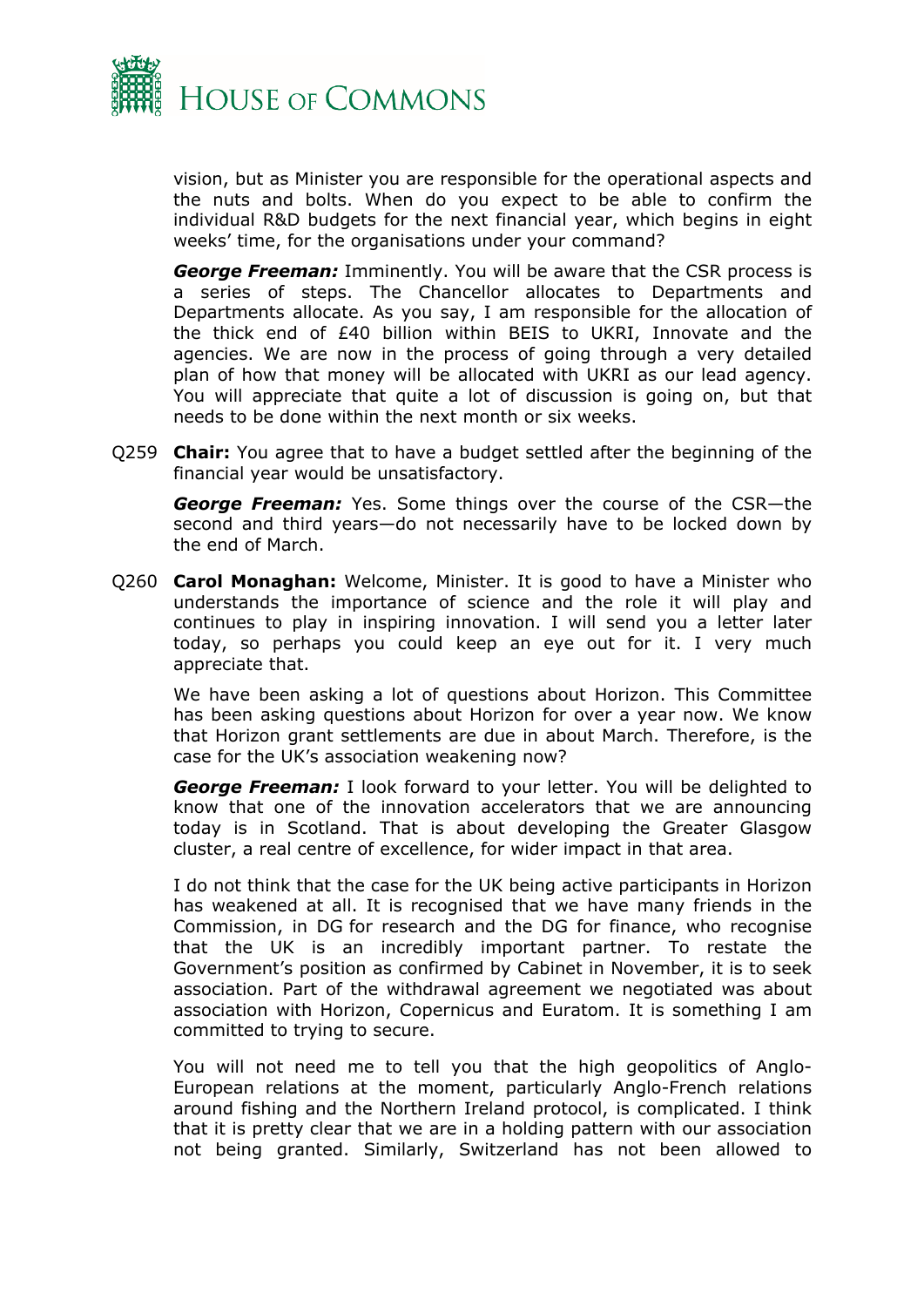

associate. I shall be in Switzerland on Monday at CERN to meet the Swiss Science Minister. We both want to make the case for association.

Our position is actively to seek association, but we cannot allow doubt and concern about whether we will associate to undermine UK science. When I arrived in this role at the end of September a number of applicants were concerned, quite naturally, about whether we would associate with Horizon. Therefore, I put in place the immediate shortterm guarantee, so we will fund the so-called in-flight schemes that have been approved through the initial gating. Shortly, I will set out a second piece of supplementary confidence provision about extending that guarantee and clarity on how we will handle it if lack of association extends into the spring and summer.

In case we need it, we are also working in parallel on a very bold global Britain science and discovery plan for how we can, if we are not part of Horizon, use the budget that the Chancellor has put down, which is just over £5 billion in this year, to deliver the crucial things that Horizon delivers. The Chair and a number of colleagues across the science community have been incredibly helpful in the work we have done in the past few months. We are pretty advanced in developing internally some thinking with UKRI about a so-called plan B. It is a clunky phrase, but it is about how we make sure that, if we are outside Horizon, we can continue to be active European partners; we can continue those flagship fellowships that are so important; we can continue and do better in industrial collaborations; we can do more with SMEs and more global science with other partners around the world and include sectors like space that are not in Horizon at the moment. I confirm that our preference would be to associate.

Q261 **Carol Monaghan:** We could probably spend the rest of this day talking about the withdrawal agreement that was signed up to and the Northern Ireland protocol, but I will park that. You have mentioned plan B. Is there a date by which you will trigger this?

*George Freeman:* There is no firm date yet because we are in some quite fluid geopolitics. The Foreign Secretary has taken over negotiations from Lord Frost. We are in the early stages and there are some quite positive signals. You will have heard the Foreign Secretary refer to a thawing, but it is clear to me, further to the Chair's earlier question, that we cannot go into a financial year with ongoing uncertainty. Internally, our thinking is that we need to be ready in the new financial year to start to release some of the funding we have put aside for Horizon into programmes so that the science community is not left sitting on the bench, as it were, rather than on the pitch. I am keen to make sure that those could seamlessly, like a motorway slipway, segue back into Horizon association were that to materialise, perhaps after the French elections.

Q262 **Carol Monaghan:** I think all of us here would hope that Horizon association is the final outcome. You mentioned Euratom. If Horizon association did not come about and we did not remain part of Euratom,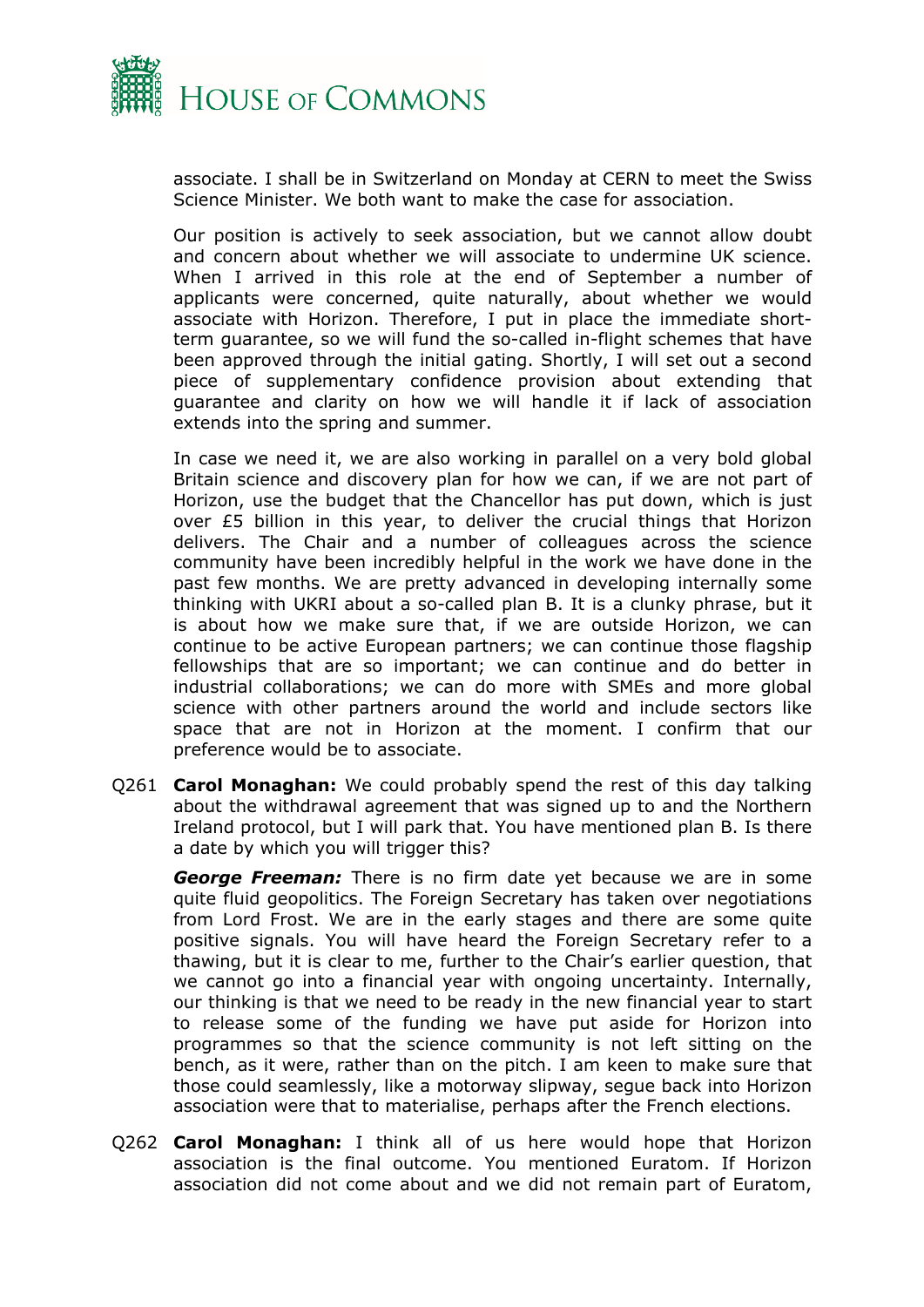

what impact will that have? You have mentioned plan B. The money can be replaced, but collaboration is not so easily replaced. Euratom is a different ball game.

*George Freeman:* You are absolutely right, and that is why I am going to CERN in Switzerland on Monday. I have spoken to science Ministers across Europe. Of the three—Euratom, Copernicus and Horizon—Euratom is probably the hardest of all to reproduce.

**Carol Monaghan:** We cannot.

*George Freeman:* I still think of them very much as a bundle. We would like to remain in all three, but, if I had to pick one, Euratom is the one that is impossible to reproduce. I would like to think that if the thawing of relations continues we will be able to remain active members of all three.

**Carol Monaghan:** Maybe I will follow this up with some written questions about Euratom, because that is quite worrying.

Q263 **Graham Stringer:** It was often said, accurately, that we got more out of Horizon than we put in. It was rarely said that we put a lot more into science via the regional development funds, which we did. Have we brought back into science the money that we were previously spending via the regional development funds?

*George Freeman:* That is a good question. In terms of specific pots, I would probably have to ask colleagues at the Treasury. I think that the Chancellor would say that in the allocation of a significant increase in R&D funding we are making up for it and giving a strong signal about a significant expansion. I think this is linked to the levelling-up conversation earlier. That is why we made the commitment we have today. We are absolutely committed to making sure that both core science and the innovation economy growth disproportionately support that regional development piece all around the UK.

Q264 **Graham Stringer:** Do you think you could write to the Committee and try to answer that question quantitatively?

*George Freeman:* I would be absolutely delighted to.

Q265 **Graham Stringer:** My second point is a comment as much as a question. If we stay in Horizon, we will not get a net contribution back. I have always been more doubtful than many of my colleagues about Horizon because, quite frankly, if you take the Swiss universities and Paris out of the equation, the rest of the European universities are not of the standard of our universities in science, partly because they make political and not science appointments. If we are not getting money out, I think there is a real advantage in looking for partnerships in better-quality universities than you find within the European Union. Would you agree with that?

*George Freeman:* I would. In all of the extensive conversations I have had in the past three months with the science community, 80%, if not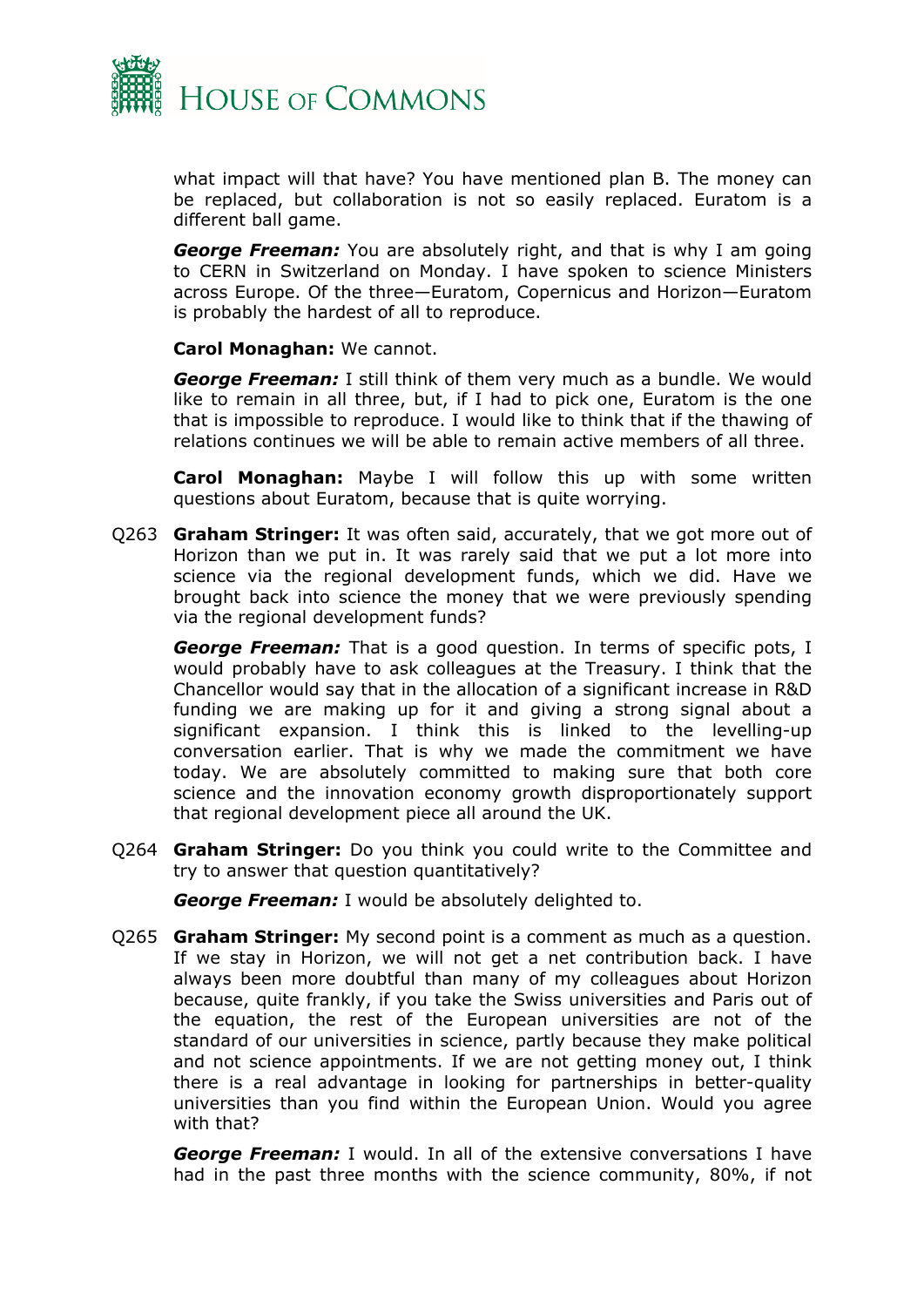

100%, have said they would prefer association; it is continuity and they know how it works. Only 20% have said they cannot envisage an alternative, and 80% have said that it is good and important but not perfect.

I have tried to listen very carefully to what it is that makes it so valuable. Broadly, I have heard that, first, the fellowships are very valued and prestigious, but they are also long-term funding mechanisms. Secondly, the ease of standard off-the-shelf terms for international collaboration is valued.

On your point, I agree that, if you look at the second pillar—industrial funding—the UK does not have as much industrial engagement as other countries in Europe. Under the SME pillar, given that we are a very strong SME economy, strangely there is not as much there, either. I think that with the right balance of continuity, recognising it is a substantial revenue resource today for some of our key research universities, we could evolve a genuinely very exciting programme where flagship fellowships are even more prestigious than the current Horizon ones, perhaps longer term; we could support strategic industrial sectors, including sectors like space that are not allowed in; we could do both European and global collaborations with Five Eyes countries and allies.

There is an exciting opportunity to make it a very powerful global UK science programme that drives bilateral and multilateral research. If we were to do that, I suspect that quite a lot of people might say in a few months, "That's pretty exciting. I'm not sure which I prefer, that or Horizon." That may be the best way to get association.

Q266 **Rebecca Long Bailey:** Can you share any updates on the Grant, Tickell and Nurse reviews? How do you plan to bring those three reviews together?

*George Freeman:* That is a great question. I inherited the three, as the Committee will know well. The first thing I suggested was that, although each has its own terms of reference, we bring them together with UKRI as part of the allocation of funding so that there is one strategy that BEIS, with myself as Minister, and UKRI agree reflects both strategic Government priorities and the key findings of those reviews. I am delighted to say that that is happening. Paul Nurse, David Grant, Adam Tickell, Dame Ottoline, and the chair of UKRI are in active discussion and are sharing those initial findings. I did not want to agree a UKRI strategy and make a big allocation of £40 billion and then receive three very important reviews suggesting profound changes in the way the system works.

To the Chair's earlier question about agreeing as much as we can before this financial year end, it is equally important that we get only one moment and grab it properly. I would like to get to a point where in April or May it is all done: that, broadly, the key findings of the three reviews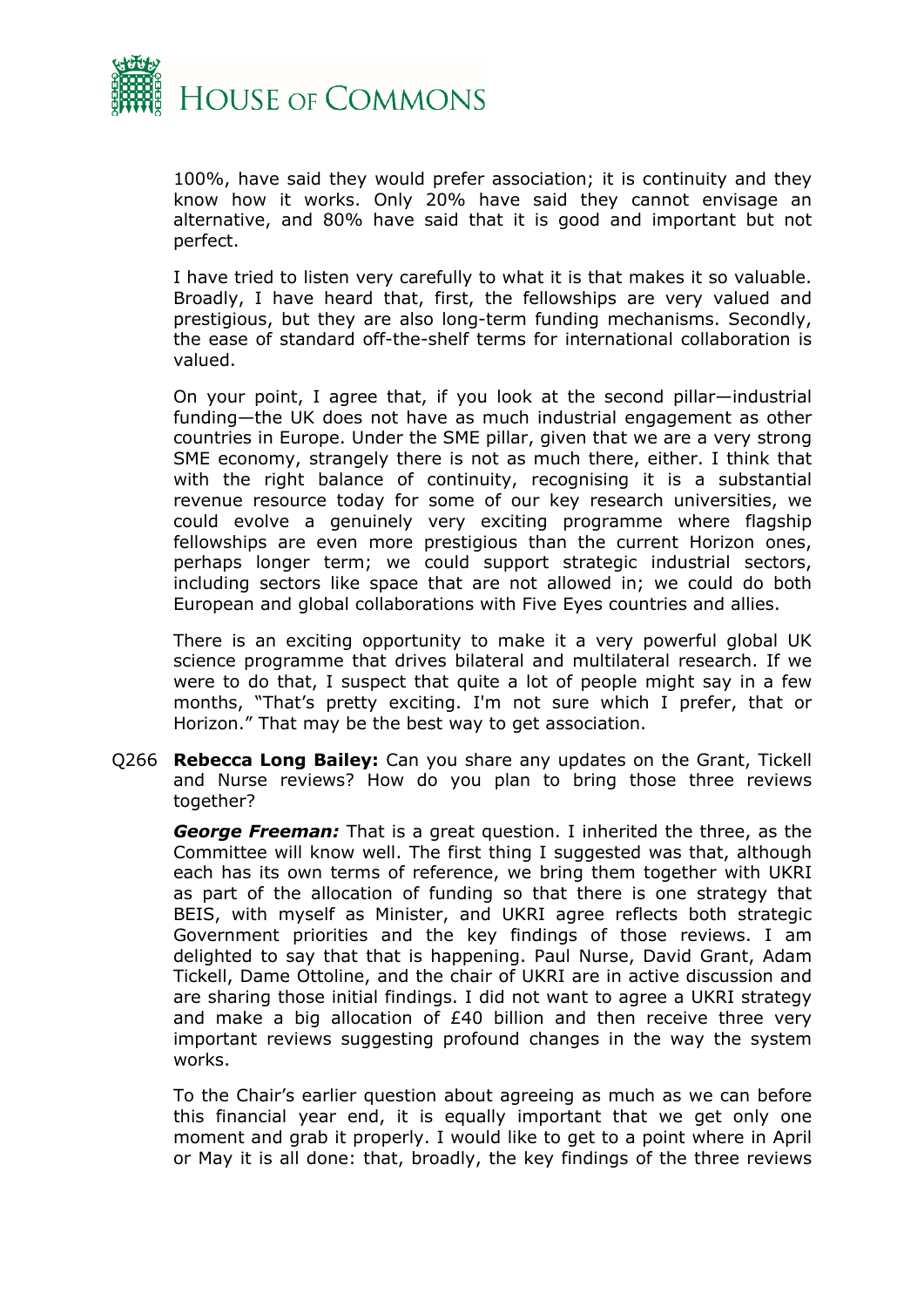

have been reflected in UKRI strategy; the funding has been allocated, and then it is all about delivery.

On your point, the three are looking at different bits. The Nurse review is looking at the institutional ecosystem and whether we can get more out of the institutional structures; the Tickell review is looking at the research bureaucracy piece, which touches on some of the reproducibility issues; and the Grant review is looking at UKRI internally, but they are really three sides of the same coin, if I can put it like that. I am delighted to report that the three of them are very aligned in their thinking, so one problem I will not have is trying to balance very different views; they are pretty coherent. I am quite excited about what we can do by bringing them together.

Q267 **Rebecca Long Bailey:** Are you hoping to see those reports by April or May?

*George Freeman:* They are all on slightly different timelines. Perhaps I can drop you a line afterwards and confirm the latest thinking on when they are due to be published and available.

**Chair:** That would be very helpful.

Q268 **Rebecca Long Bailey:** On a separate issue, I am sure you will be aware that we have an ongoing inquiry into the UK space strategy and satellite infrastructure. When we took evidence from the Civil Aviation Authority it was unable to confirm that a launch would take place this year, which was the stated ambition of the Government. Can you confirm that that is still the ambition and that there will be a launch this year?

*George Freeman:* Those are two key questions. I can confirm that it is an absolute pillar of our space strategy. I was on the phone yesterday with Minister Harrison, the CAA, the Virgin team and our officials, with a very detailed pathway to launch, if I can put it like that.

The timeline of exactly when is being locked down right now. The original aim was June. I think it is fair to say that June now looks ambitious and that we are looking at July; it may be August, but if I said to you I am very confident that it will be in summer 2022 that would be a fair reflection of where we are.

As you say, our space strategy sets out an ambition to accelerate the UK sector and help it to accelerate the global sector's move from being quite a vertical military and sovereign-led capability to a global open satellite and space sector with lots of players. We see an opportunity for the UK. We are very strong in so-called downstream satellite manufacturing, servicing, optics, robotics, space debris and all those services. If we are clever, we can also lead in some of the standards around debris, sustainability and insurability and make London the best place to get a space company financed and insured, and make the UK, from Cornwall to the Shetlands, genuinely a nation that is leading in an international open competitive space economy. That is the mission.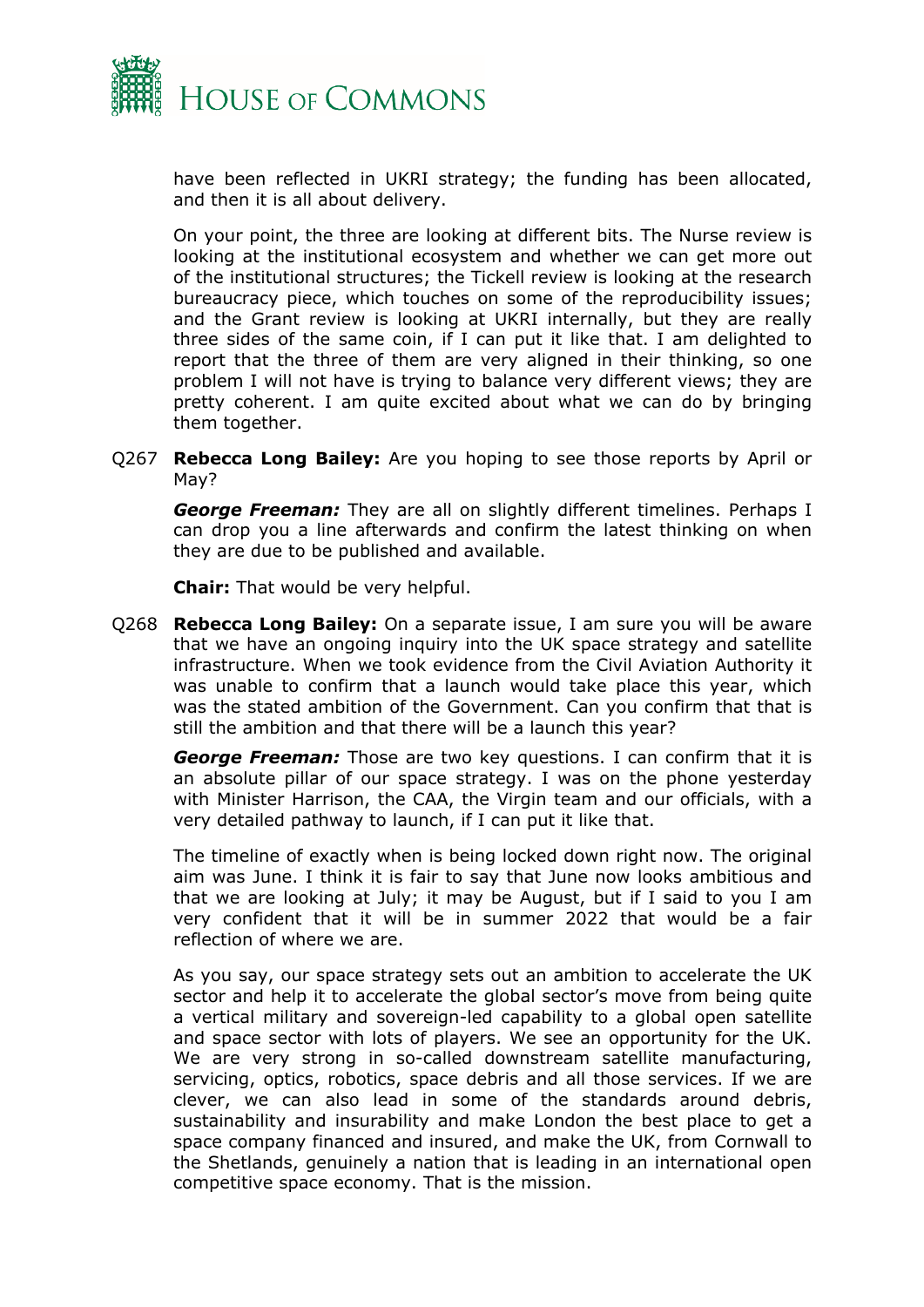

Launch is important. I often use an analogy. We have a Formula 1 pit lane of satellite expertise, but if you do not have a car in the race it is difficult fully to realise the value of that. Therefore, by having launch in Cornwall and Scotland the idea is that that will then drive the supply chain, and that is why it is such an important piece this year.

Q269 **Rebecca Long Bailey:** That is helpful. We can expect to see a launch in the summer of 2022. In your view, are there any specific issues on which this launch is predicated that could delay it or push the date back?

*George Freeman:* There are three. It is a groundbreaking project and there is an awful lot of risk associated with each of these stages. Broadly, there is one key risk and perhaps two secondary risks. The first arises from a regulatory point of view. This is a big step for the CAA. The FAA has a very clear programme and regulatory package for launch. Virgin launching in the US is very familiar with the FAA system. The CAA has signalled loud and clear—Minister Harrison, who is responsible for it, and I are working closely with them—that it needs to work a bit like the MHRA did in the pandemic in looking at how it can accelerate its processes without in any way compromising safety.

That process is ongoing and it is actively working on it. It would be wrong to say it is straightforward. It is not off the shelf; it is a new programme and it requires Virgin answering questions it has not been asked by the FAA. Launching out of Cornwall is different from launching out of the desert, and it will require the CAA to embrace a whole new set of approval processes and protocols. That is challenging, and I do not want to pretend it is not.

The other issues are to do with preparation on the ground—the site—and some of the permissions for airspace elsewhere, but I think the big one is regulatory.

Q270 **Chair:** It is great news that you are talking about the summer of this year, but is this horizontal launch? You have been talking about Virgin and Cornwall. The sites in Scotland—Shetland and Sutherland—are vertical launch. Are they on the same timetable for this summer?

**George Freeman:** You are absolutely right that we are committed to promoting both horizontal and vertical launch. The Scottish projects are slightly behind Cornwall, for a whole series of technical and other reasons. I would not be as confident of making the statement I have just made about the summer of 2022 in connection with them, but we are confident that they will follow shortly afterwards. The key is not just that we have one launch from Cornwall but that this is the beginning of a series of launches.

Q271 **Chair:** Therefore, it is summer for Cornwall and tourists will have an important attraction; it will be the first space launch from Cornwall. The Scottish sites are slightly behind. What is "slightly"?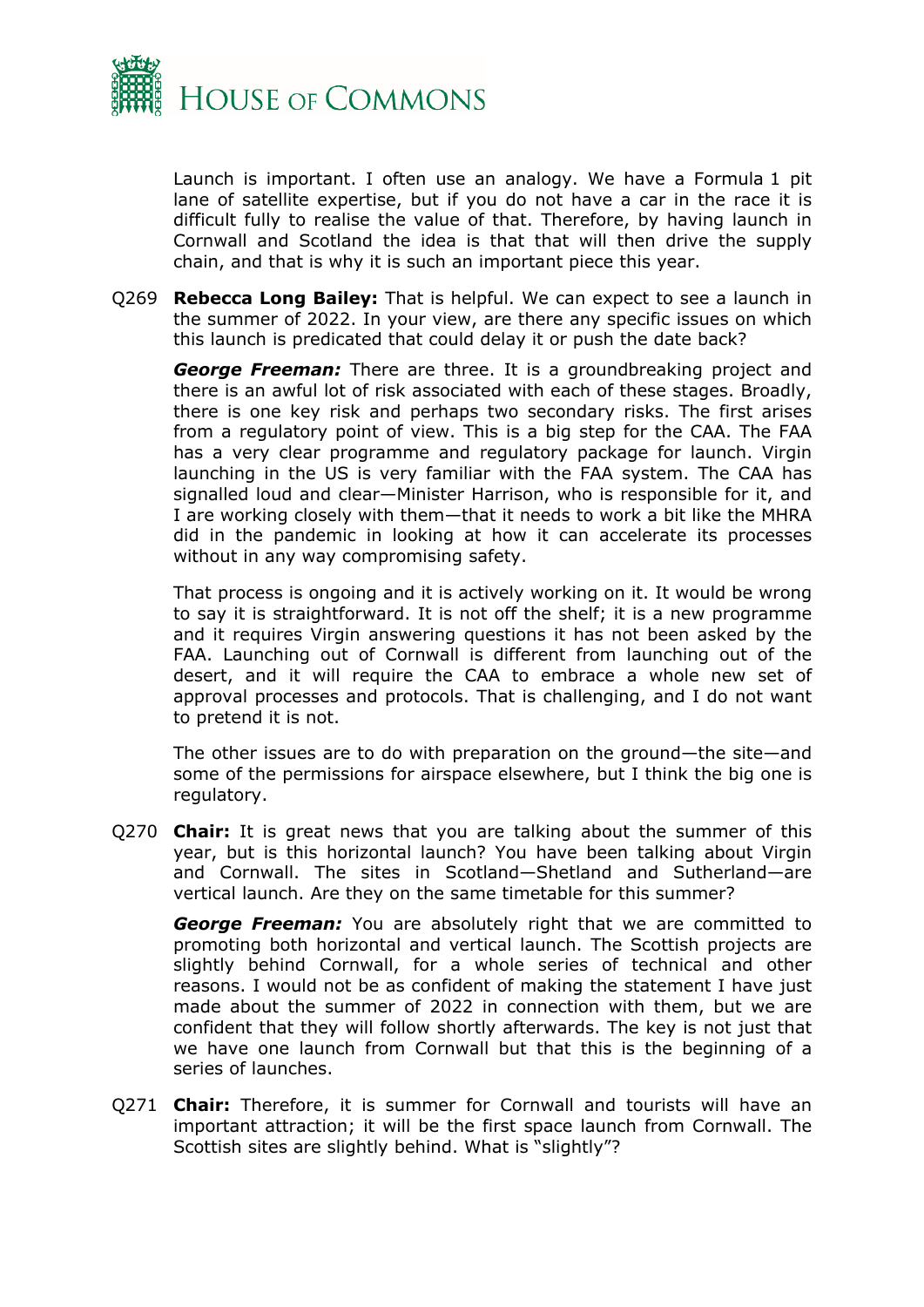

*George Freeman:* I am hesitating because this is being discussed as we speak. There is a window of an autumn launch from Scotland.

Q272 **Chair:** When you say "window", is that a kind of meteorological window?

*George Freeman:* That is a very good question. It is partly meteorological. You will appreciate that as the autumn comes on, the weather slots shorten, but it is also technical. The consortium leading on the Scottish launch—

Q273 **Chair:** There are two. Which one—Shetland or Sutherland?

*George Freeman:* Shetland. They are literally in the process of confirming to us what they think a realistic timeline would be. I am confident that we will get a launch this year from Cornwall. I am hopeful—less confident but optimistic—that we might get a launch from Scotland in the autumn.

Q274 **Chair:** Would I be wrong to infer that you think that Sutherland is behind Shetland?

*George Freeman:* Perhaps I could drop you a line on that because I need to check exactly where the two projects have got to. There is a lot in flux at the moment.

**Chair:** You have a wide portfolio. One of the hazards of that is that you can be asked questions relating to any aspect of it even in a discussion on research integrity, which we will turn to now.

Q275 **Aaron Bell:** Minister, it is good to see you before the Committee and in this role, especially given your own experience in the life sciences sector. What do you think the role of Government is with regard to reproducibility and research integrity?

*George Freeman:* In a sentence, my role as Minister and Government's role is to set the framework; it is to set some clear ambitions around what good looks like to help to make sure that the incentives, direct and indirect, through the funding system support best practice, while never forgetting that our universities are free and sovereign institutions. Research at its best is and should be led by those on the frontline of research. It is not for me to decide. I do not think anyone would want a Minister directly telling a team of researchers. It is about setting the framework, which is the approach we have taken.

Q276 **Aaron Bell:** Do you think the Government could be doing more?

*George Freeman:* Undoubtedly, Government can always do more. Having had a career in and around the research community and seen up close and first hand many of the frustrations that researchers feel about the pressure to publish and short-term funding, I am very conscious that this is a long- standing issue and that it touches on bigger issues about how we fund science and the balance between freedoms and accountability. I am hugely looking forward to the Committee's advice.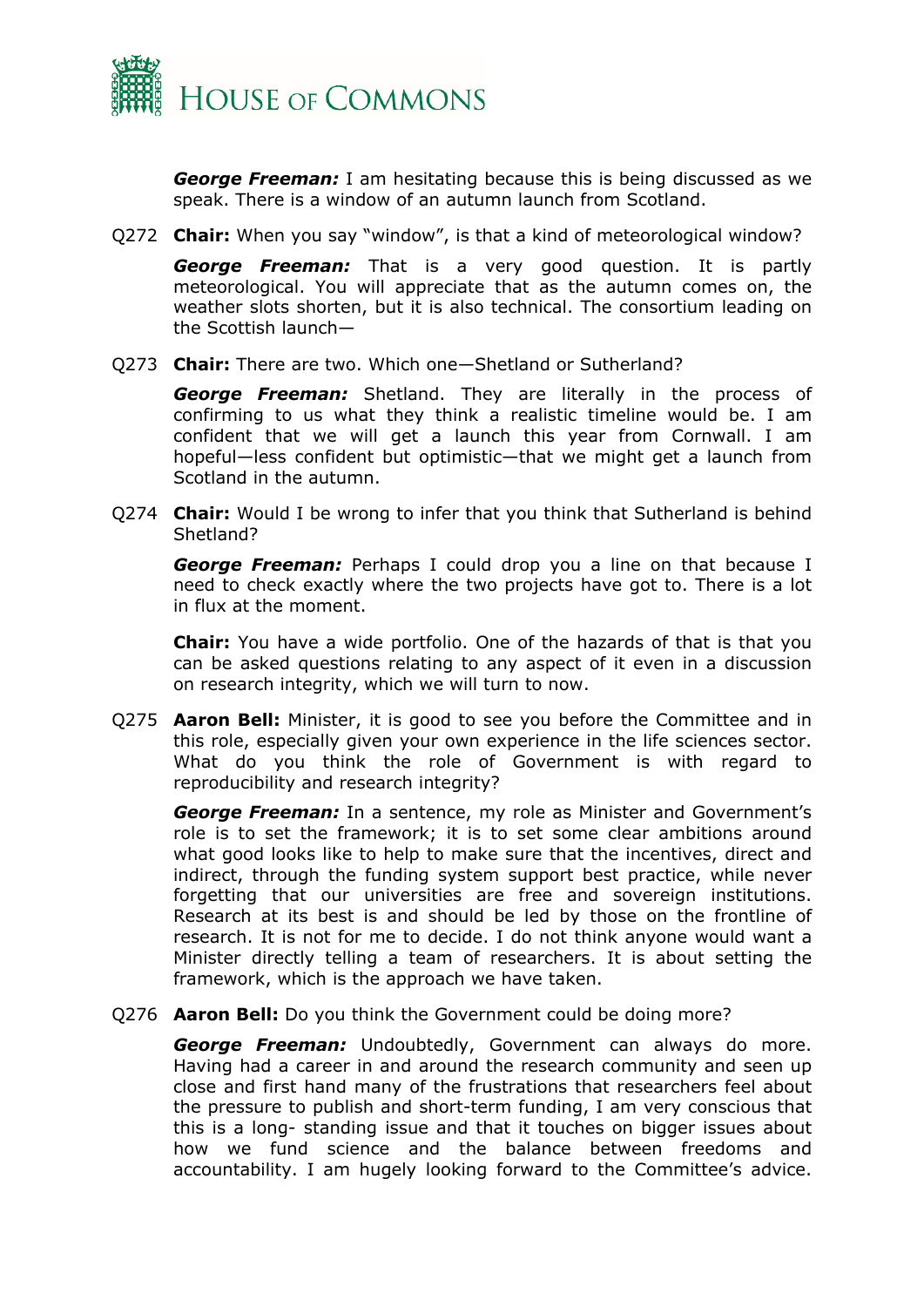

You have taken evidence from some very distinguished people and I genuinely await your steer.

To answer your direct question about what we are doing and have done and to share some of my own instincts on it, not least so you can disabuse me, you will have seen—this has been going on for ages—that we set out in the R&D road map some thoughts about how we help to change the culture and incentives. Broadly, if I was to define how we view this, there is a problem but not a crisis. I think that is how I would describe it. It is a long-standing issue. I think we describe it in three parts. There is a cultural issue, which is partly the pressure to publish, and the culture within science. As a society, these days we perhaps value more the discovery announcements than the careful and studious clarification of results.

There is a point about incentives, which I think does come partly from Government, and getting the right balance between long-term and shortterm funding and what we incentivise.

There is also a clear issue around data, technology and the digitalisation of research. The use of AI and algorithms has changed and created some issues around reproducibility. There are also some technical issues.

There is a genuine question that I am mulling on hard through this process and am keen to hear your views on. It seems to me that to unleash the vision I described at the beginning we need to have a combination of some really deep science frameworks and institutions that can think long term and work on deep science issues. I am thinking of something like the Laboratory of Molecular Biology and such institutes that have proven their worth over and over again and should not have to keep doing so. We should have a system that rewards proven success and earned security, if I can put it that way.

Equally, at the other end we need to make sure we can be agile. Science is moving faster than before. We need to be quick and able to set up fastmoving challenge funds. Therefore, I think we need a mix in the ecosystem.

Q277 **Aaron Bell:** That is very comprehensive. You caught the end of Dame Ottoline's evidence to us. We talked about culture. It is almost impossible to measure, but it is almost the most important thing. What lead can you give from Government on culture?

*George Freeman:* We set out the people and culture strategy last year in which we highlighted an important issue on which we want to work with the sector. We set up various initiatives, projects and committees: the reproducibility network; the Résumé for Research and Innovation; the UK Committee on Research Integrity and the concordat.

I think your question hints at the truth, which is that we can have as many committees as we like, but culture in the end is not a committee;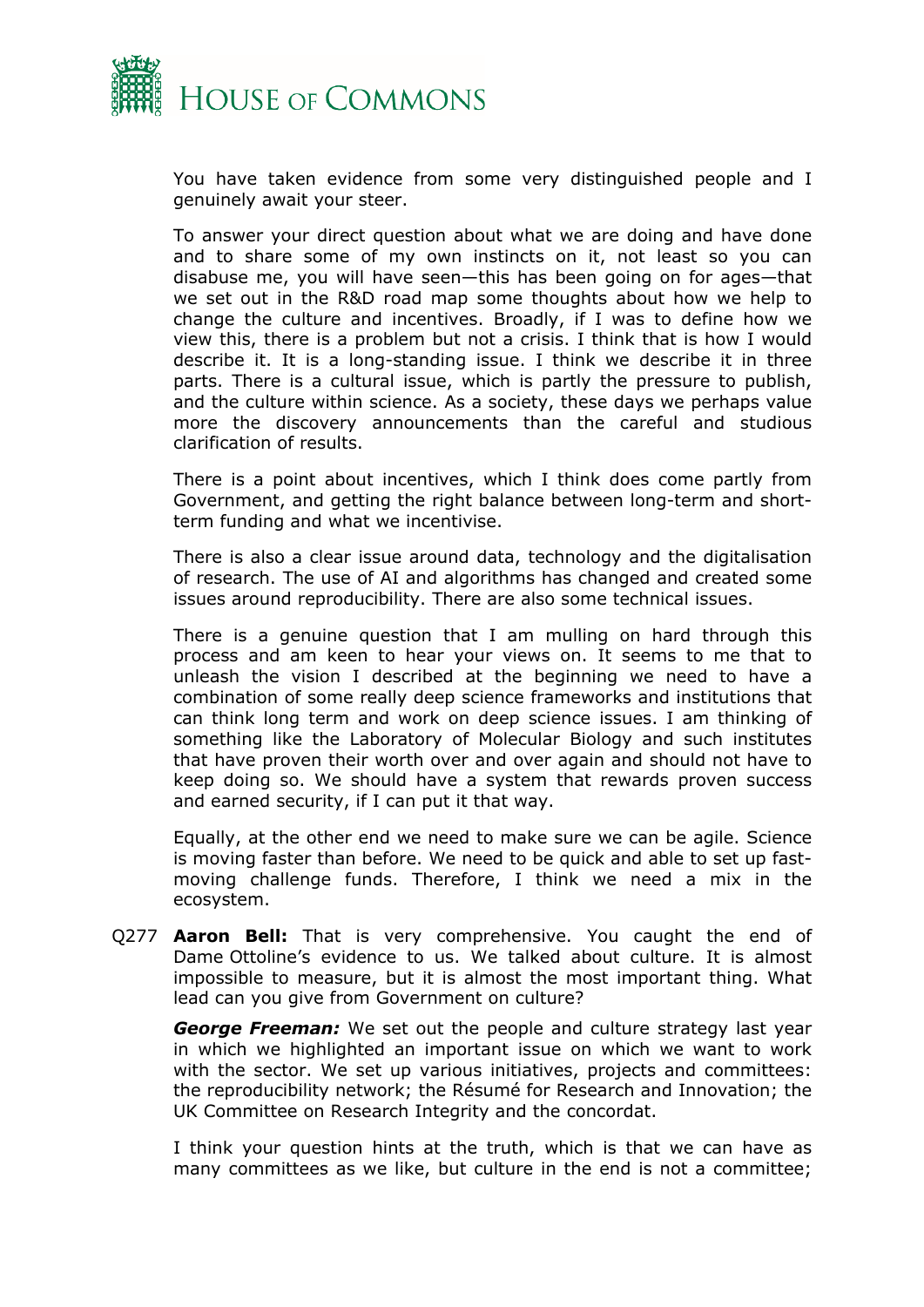

culture is the lived reality of researchers at the bench or coalface. I think that in the end that is internal to the UKRI and how budgets are allocated and what is rewarded.

We need to think deeply about incentives. What behaviours do we reward? In the end, science shows that humans respond to incentives, not necessarily monetary ones. If we can make it easier for people, I think that the science community will follow that path. That is why I am excited and I am taking a bit of time with UKRI on its strategy.

If we can get this right, we build an ecosystem where the very best labs and scientists get the security of the long-term funding that they need. That is why we are setting up ARIA as a kind of Sputnik or Mars Rover for new science in new ways to see whether by liberating scientists from the traditional constraints of funding we might discover new ways of doing things, but that is also why those reviews are so important.

We have to tackle it. I do not think that not doing anything or just setting up committees is the answer. We have to move the dial, but it really has to be led from the universities.

Q278 **Aaron Bell:** I am sure we will have recommendations for both you and the universities.

We have just lived through a pandemic, which has raised the profile of science and made it more attractive for people to go into it. Science, including British science, has helped to save us from the pandemic. We had an evidence session in this inquiry about the origins of covid. You do not have to answer, but do you want to speculate about the origins of covid? Do you have any theories about whether the lab leak hypothesis is credible?

*George Freeman:* As Minister for Science my first duty is to defend the importance of evidence-based policy making, so I will not speculate, but it is important to get to the bottom of it and that we learn the lessons of how, with globalisation, we may well get more infectious disease pandemics and need to be better equipped to learn the lessons globally so that we can respond quicker, but I would not want to speculate specifically.

Q279 **Aaron Bell:** The vaccines, treatments and pioneering research that we did about the effectiveness of different therapeutics were amazing. To go back to the "origins" point, leaving aside whether or not it came from a lab, are you as perturbed as I and other members of the Committee are by the way the scientific community closed ranks? The World Health Organisation seemed to do the bidding of the Chinese Communist party, and *The Lancet* published and then did not retract or clarify Peter Daszak's position? Are you as concerned as we are about what happened within the scientific publishing community?

*George Freeman:* I am concerned. I cannot say how my concerns compare with yours, but I do share the concern. It is important,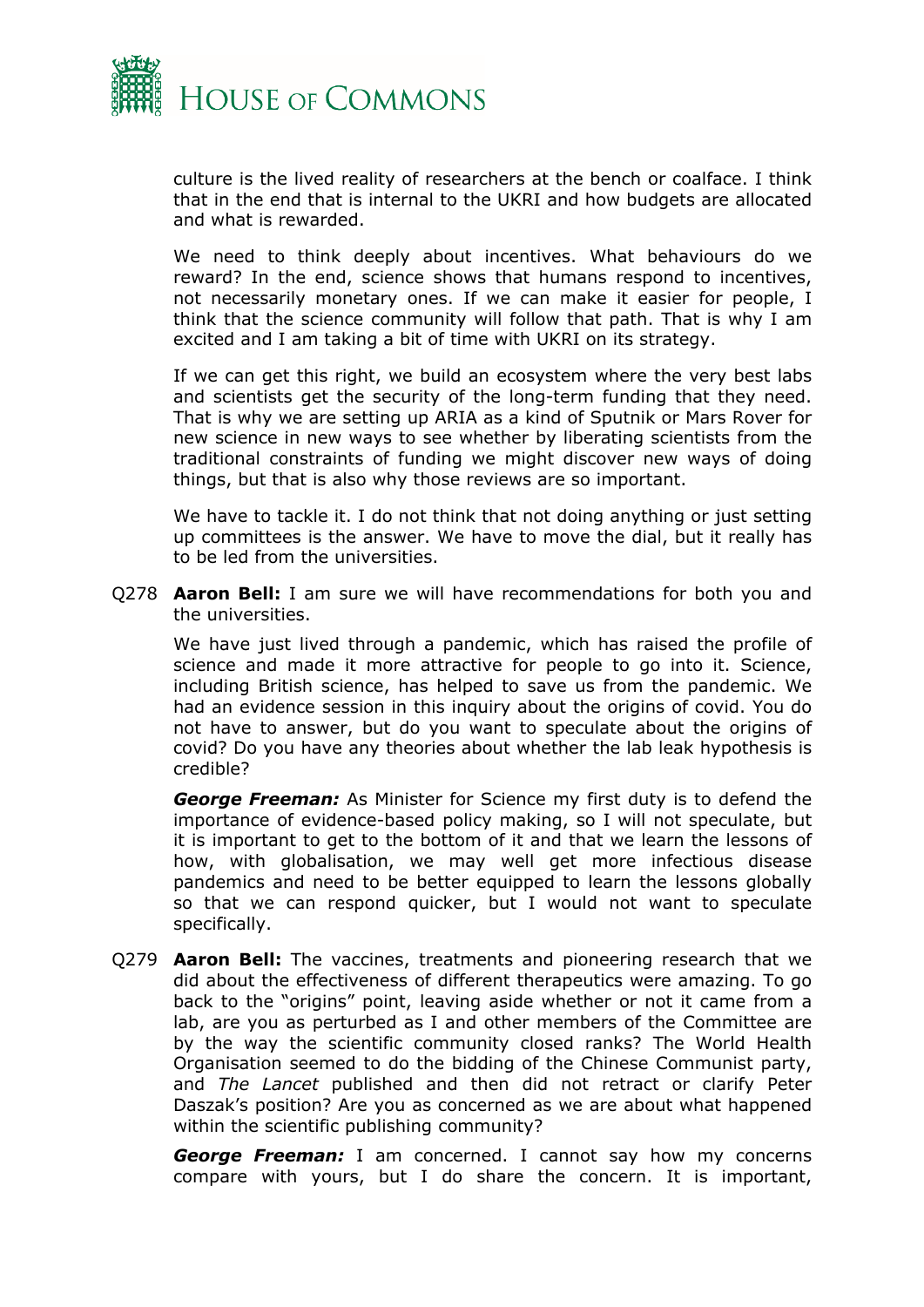

particularly on issues to do with science, that the rigour of the scientific method is followed. There is something quite perverse about seeing scientists—this may speak to the issue of incentives—not embracing the openness, rigour and accountability of cross-examination and peer review, which is the bread and butter of daily science. I am concerned about that.

I think that it speaks to the broader second point, which was the geopolitical issue I touched on earlier, that part of the science superpower piece—it is a big word—is harnessing UK leadership in science for good and good science and making sure we establish international codes so that, as more science is global, we have common rules and a common framework.

I would argue that science has been a fundamental part of defending, supporting and promoting freedom. It was free thought, free speech and the universities that helped to break the shackles of unaccountable monarchs, superstition and religion in the middle ages. Science drove the enlightenment and I think it has a big role to play in driving enlightened global collaboration for global good.

Q280 **Aaron Bell:** That leads me nicely to my final question. How do we make sure that the United Kingdom is a leading voice on the importance of integrity and reproducible research in the international arena?

*George Freeman:* That is a key question and there are several bits to it. I think it comes through the G7, the UN and our international leadership. That is an area where we are highly respected as a science powerhouse. The chief scientist, Sir Patrick Vallance, and I are working through the structure I talked about earlier to make sure that we use our geo-diplomatic influence.

I have raised it in all my bilaterals with European science Ministers to signal that, while we may not be in the European political and monetary union, we want the values of western European science to be adopted, promoted and shared globally.

I think that in all of our collaborations, if we are to do our own version of Horizon, we need to start to put in place the right mechanisms. This links to research security as well as reproducibility. We have a serious threat, which is far bigger than in the days when I was in research, from both sovereign and industrial espionage. That is a big word, but the aggressive capture of IP illegitimately is one of the things I am picking up and putting some energy behind. We have to help our researchers.

Q281 **Carol Monaghan:** It is nice to hear you talking about the enlightenment, which started through comprehensive education in Scotland, but I will not go into history. I want to talk a little bit about the REF and how funding decisions are made. What plans do the Government have to reform the REF in future years?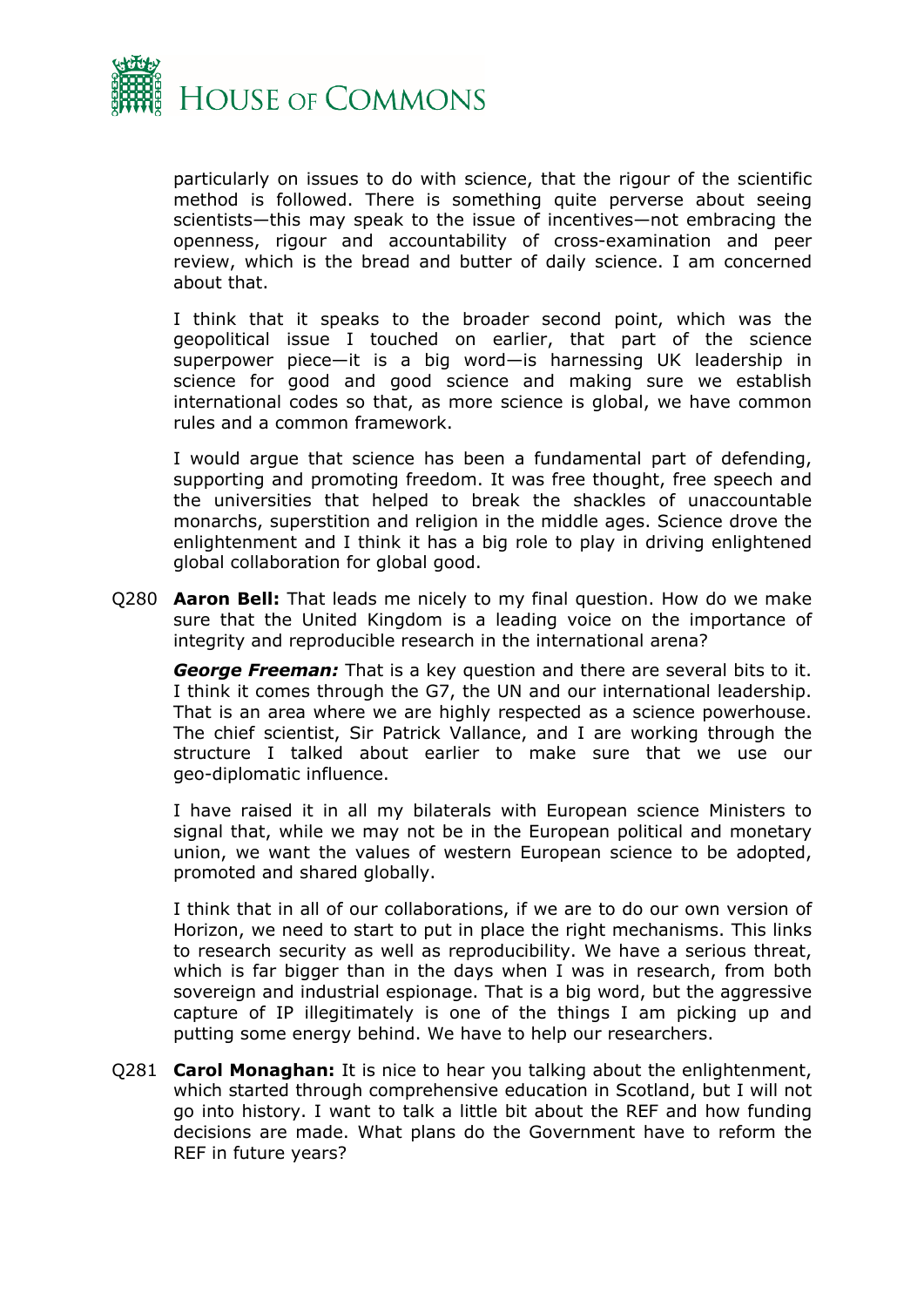

*George Freeman:* That is a really big question. I will try to answer this as best I can, but, if I may, I would like to write with a more detailed answer.

Q282 **Carol Monaghan:** Maybe you could give a bit more background. We have had written evidence from the University of Oxford and Professor Timothy Bates at the University of Edinburgh about a specific ring-fenced amount of budget that is for reproducibility, which the REF does not capture at the moment. Is there any comment that you can make on that?

*George Freeman:* Only to say at this stage that as part of the wider conversation we are having with UKRI we have the allocation of funding for the next three years to reflect those priorities. We have identified this—in part that is why we are eager to see the Committee's report—as something we tackle in this change moment for UK science. There are a number of different ways one might do it. We are actively listening and I am keen to hear from this Committee how we might do it.

It is clear to me that the research excellence framework has achieved a huge amount, but it also sits in the middle of a series of direct and indirect incentives that drive certain behaviours. I link back to the earlier comments I made. We think we have a problem. Too many of our scientists are working in an environment where the balance of bureaucracy, time spent applying for grants and box ticking is overly burdensome. Some of that comes from Government. We need to create that mixed economy where excellence is rewarded with security, accountability measures are sensible, realistic and proportionate, and we have an agile funding system that allows the faster moving, more creative and immediate research to be funded quickly. We have a super tanker stuck in a bit of a slow lane and we need a motorway with slightly different streams, and the REF sits in the middle of that reform.

Q283 **Carol Monaghan:** Has any consideration been given to removing originality as a criterion from the top score bracket for funding?

*George Freeman:* I think there has been. Again, perhaps I may come back to you on that having spoken to officials. On this we take advice from Sir Patrick Vallance, UKRI and the academies. Perhaps I can come back to you and see where that has got to.

Q284 **Zarah Sultana:** To follow Carol's questions, do you think it is appropriate that institutions are able to submit to the REF the work of staff they have made redundant? This is following up work done by the University and College Union. It has criticised the entrenchment of the casualisation of academic staff in the culture of fire and rehire and how it can end up treating staff as disposable commodities if institutions are able to submit the work of staff they have let go.

*George Freeman:* I think the straight answer to your question is no. I would be very interested to follow that up and hear about that case and others that it may reflect. It is important that we get the balance right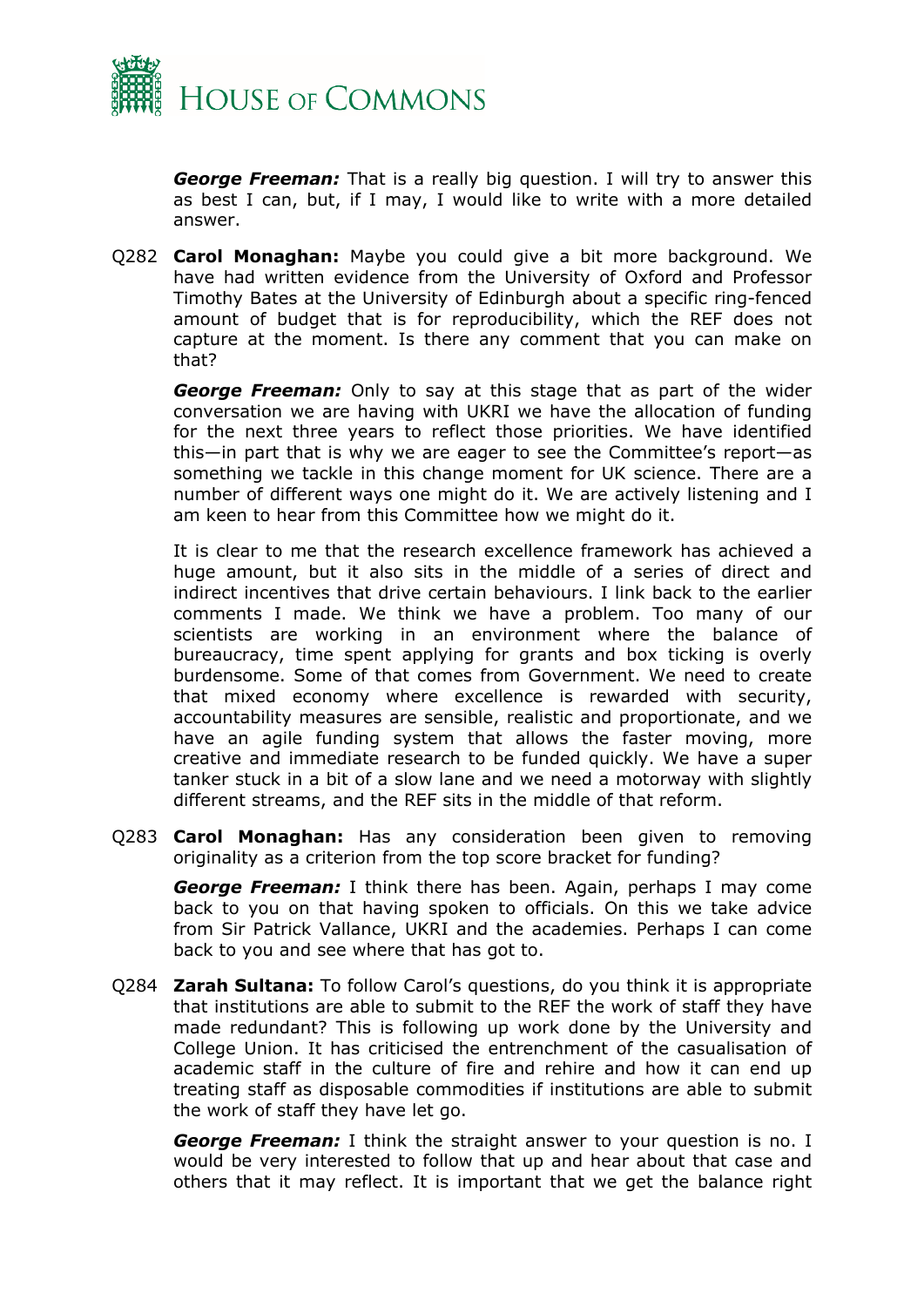

between institutional interests and personal interests. It flows from what I was saying at the beginning about the way you could describe this portfolio. One way I think about it is: ideas, people, infrastructure, clusters, technologies and sectors. In the end, it is all about people. If we do not create the most exciting, agile, fair and fulfilling ecosystem, we will not attract the best people. It is important. That is true for both deep science funding reliability and what type of research we value, and it is about making sure that the relationship between the institution and the person is fair.

I am very conscious that intellectual property touches on this and that there are different models. For some institutions, the intellectual property is owned by the academics and the university has some rights; in some cases, it is owned by the university and the academics have rights. There are pros and cons, but I am not sure we have got this quite right. I would be very interested to follow up that specific issue.

Q285 **Zarah Sultana:** I am grateful for that response. Reform of the REF and incentivising certain behaviours that you talked about definitely deserves a further look.

In a similar vein, how do the Government plan to address job insecurity and pressures on academics, which can incentivise poor research in favour of quick publication?

*George Freeman:* This touches the key point that I keep circling back to. I think the answer to that question is that we need to get to a point as quickly as we can where researchers here in the UK start to say, "This is better. Yes, I am accountable, but I'm not drowning in endless duplicated accountability forms and bureaucracy."

There is a clear mixed economy, if I can use that phrase. If you do deep science you are able to get on with it. If you do industry-facing science there is a clear framework for fair incentives. If we want to do agile discovery science there is a pathway for it. I think this is all of a mix. We will not be that science superpower and innovation nation unless we change the culture in our research base. If you hear the hesitancy in my voice, it is just that I genuinely think that the independence of our scientists and institutions is the golden freedom, so it is about changing the culture.

I have a role, obviously, as we allocate £40-odd billion to UKRI to make sure that the work it is doing is reflected in the detail of all the programmes and applications. It is also about sending a very clear signal that we get it for great scientists who want to come here and stay in science. We have some fantastic scientists who then leave science. One reason is some of the issues you are touching on. We have to get this right. I do not think that at the moment many scientists in the UK would say they are here because it is such a fantastically helpful and conducive funding environment. Most of them will say that the bureaucracy, administration and accountability regime, which they all accept needs to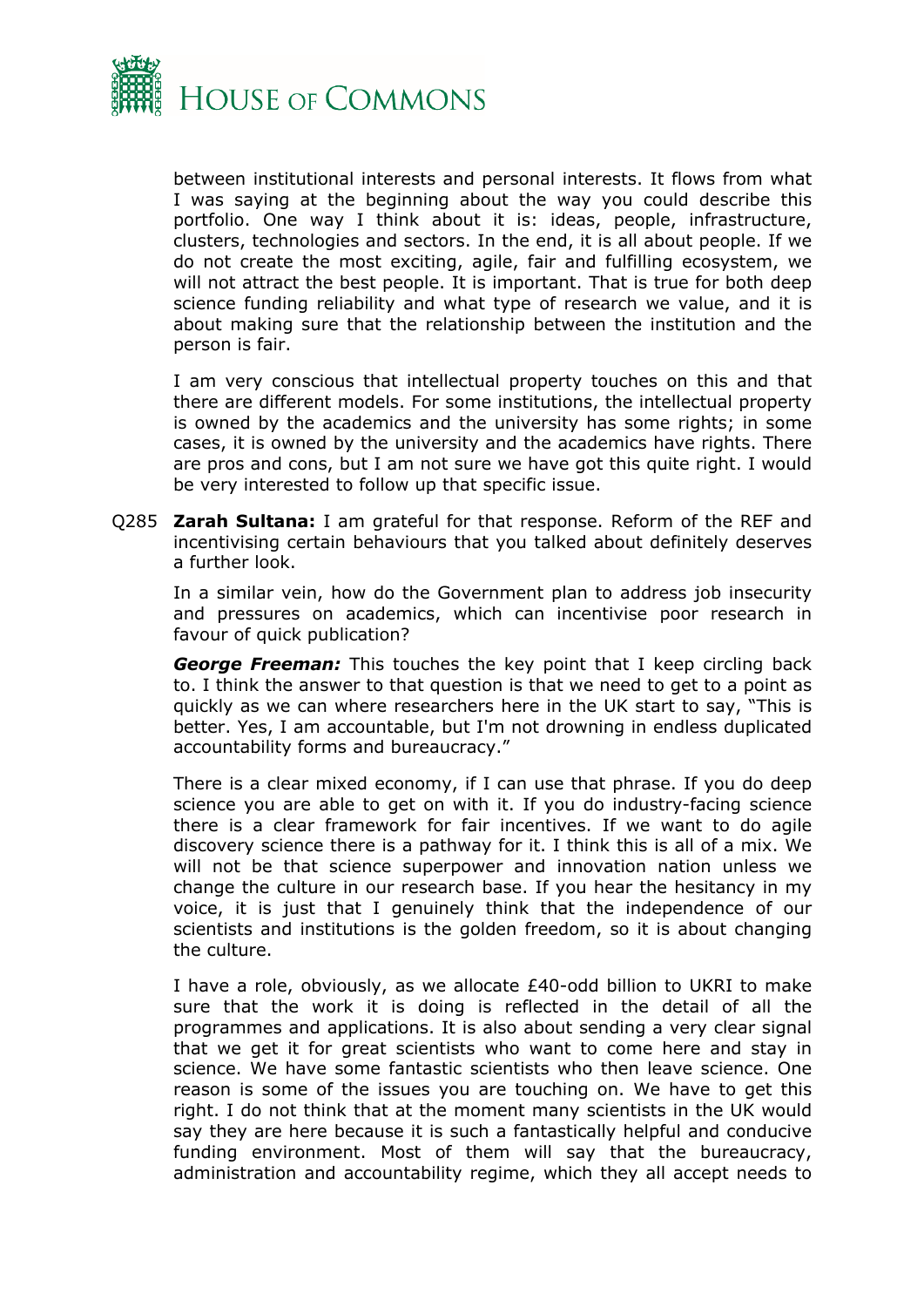

be done, is too clunky, bureaucratic and slow. That is something we can change.

Q286 **Zarah Sultana:** Do you believe that it is an issue that publicly funded research can generate profits for private publishing groups?

*George Freeman:* In principle, academics and the institutions should be free to make commercial arrangements that suit them. Having spent most of my career before coming to Parliament in 2010 in and around university research and commercialising it, I know there are different ways to do it, but it is important that rewards flow fairly. I know quite a few scientists or researchers in the humanities who spent a lot of time in the early part of their careers doing work for which they never felt they were given much recognition, and in the second half of their careers they spent most of their time filling in grant application forms for the team now doing the work underneath them. There is a rather old-fashioned hierarchical and bureaucratic model and we need to encourage diversity in the ecosystem.

Q287 **Zarah Sultana:** How do you think the benefits of public funding can be translated in the public sphere? What can we be doing to make sure that the benefits that are generated go back into the public sector?

*George Freeman:* That is a great question. For the public sector and public realm there is a whole series of ways. In a way, the key question that the public will rightly ask the Minister is, "The Government have increased the allocation to science substantially. To what benefit for us collectively as the UK?" We know that our universities punch well above their weight. Every pound invested in research unlocks multiple pounds in the economy. We are creating great science research institutes and career opportunities. We need to do more on STEM in schools to make sure more people are flowing in. That work then creates opportunities, whether it is on the humanities side or institutes like the Design Council, which I was with yesterday. It is an incredible design economy underpinned by great design research. In life sciences we are creating jobs and careers and developing treatments.

Crucially, I think the benefits of this science and innovation economy have to go more broadly around the country. Too many people have felt alienated and cut off from it. We have today's levelling-up announcements and have launched the three innovation accelerators in the first three areas. If we get this right, we will give a whole new generation of young Brits a chance to participate in the new economy in either science and research or jobs, clusters, companies and opportunities that it is creating. That would be a great thing for the country as well as individuals.

Q288 **Zarah Sultana:** I appreciate that you have been in this role only since September, but what plans do you have to improve science literacy and the use of science evidence both within Whitehall and in Government?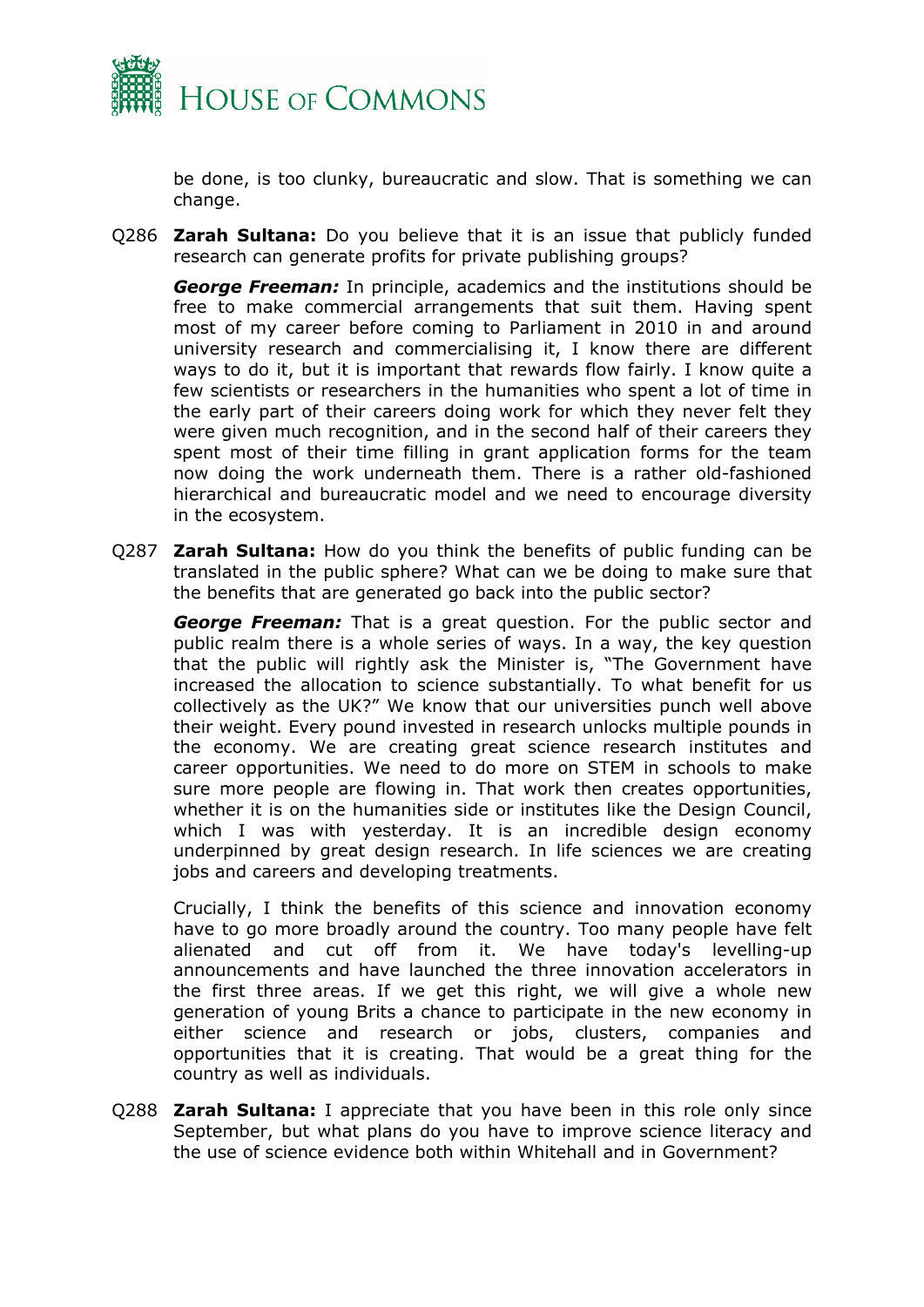

*George Freeman:* I think it is worth saying that we are pretty good and are regarded internationally as leaders in our institutional science advisory network, with every Department having a chief scientist and the Prime Minister having a science advisory cabinet.

We are quite good at making sure that there is that network. The pandemic has revealed that in the end scientists can provide the data and evidence, but it is elected politicians and accountable Ministers who have to take the tough decisions. I think that the infrastructure of advice is world class.

We have to move the dial to get a wider appreciation in Parliament. I suggest there is not enough recognition of the scientific method and the value of evidence-based inquiry and hypothesis testing, particularly in the House of Commons, although there are very eminent scientists in the Lords. I do not think there is much understanding of the value of the scientific method.

One of the things I worried about in the pandemic is the tension between science and the lived reality of people on the ground. That is a false dichotomy. We need to explain to people that all the drugs they are getting and the everyday devices they use have come from great science and technology. Breaking or challenging that cultural divide is important.

Q289 **Graham Stringer:** To follow up your comments about science and the epidemic, which hopefully is coming to an end, I think there is real difficulty between politicians and scientists in understanding each other. I think that was what you were alluding to. That has some policy consequences. How do you think you can improve that communication and relationship between scientists and politicians?

*George Freeman:* It is a great question. Before I come to that, given my own field of life sciences and health, to me the pandemic revealed the importance of health economics. That is a whole discipline that looks to balance the wider economic impacts, the cost of disease and the value of health. If the pandemic has shown us anything, it is that many people and businesses who had not thought about it now recognise just how valuable health is and how expensive and costly disease is. That is an important lesson to harness. If we can embed that in our health policy going forward, it suggests that, as we are doing, we shift the focus towards population health and the prevention of disease. Every pound spent on prevention will be repaid multiple times later in the avoidance of late stage chronic disease. Your point is broader than that and I would be interested to hear the Committee's views on it.

Q290 **Graham Stringer:** We have written a very long report with the Health Committee that touches on some of these issues. Was that one of the reports you read?

*George Freeman:* Yes. Your question touches on a bigger issue, which is how we grow that mutual understanding of and respect for the different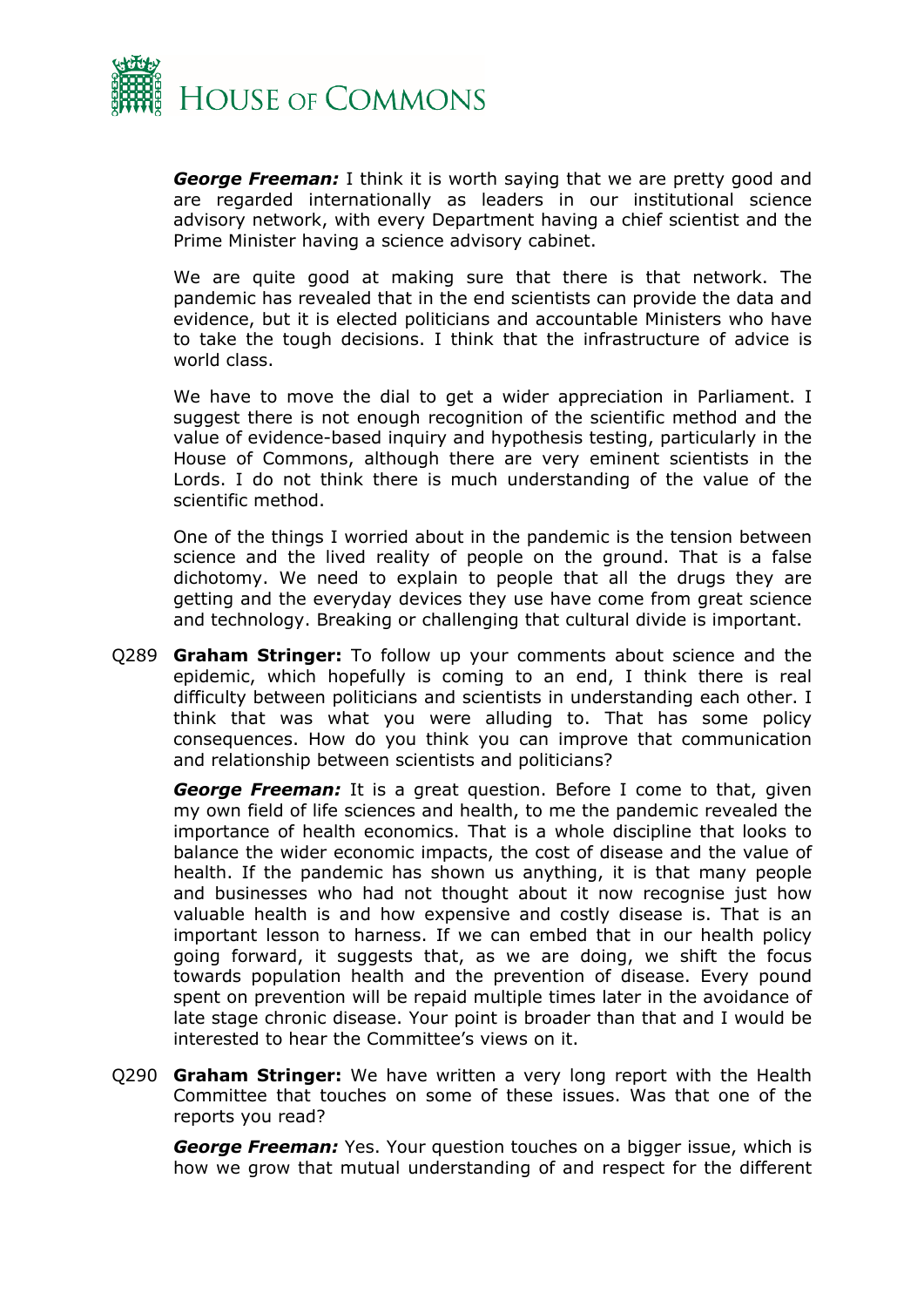

disciplines of science, research and politics. I just make the observation that occasionally issues flare up on the frontline. For example, GM food is a topic that I know the Committee has dealt with in the past. It is one of those issues where the public and media become very exercised about issues where the science community has clearly laid out the evidence. Some of the concerns do not need to be concerns and the real concerns are elsewhere. You get these two groups not really engaging.

I just observe that the last time that flared up the best thing that happened was when scientists at Rothamsted came out and spoke to the news cameras, often taking out the politician and letting the scientist speak direct. The authority and respect elicited at that moment, which I remember clearly, was invaluable.

We need more of that. Part of my role is to try to help scientists to speak more loudly about what they do and support and promote science as an endeavour, the scientific method and the importance of good research for everyone all around the country.

Q291 **Graham Stringer:** That is a fair point. Sadly but understandably, the public trust scientists more than they trust us as politicians. One of the recommendations and conclusions of that report—I not trying to trick you into answering before we have had a formal response—is that politicians are very cautious about challenging scientists, yet science progresses by challenge. That is at the core of some of the problems of the interface between politicians and scientists. Have you thought about how one can approach that problem?

**George Freeman:** Yes, I have, and you are right to put your finger on it. It is an age-old problem, is it not? C.P. Snow wrote a rather wonderful chronicle of books about that tension.

I observe and share with you that when I worked in the field of the commercialisation of science—I worked for 15 years in and around universities and hospitals with incredibly eminent scientists—I was humbled and very aware of how little I knew about their work when I met them. Similarly, it turned out that they were often not aware of what the commercialisation journey and what setting up a company would look like. In the shared mutual and private revelation of each other's ignorance a lot of trust was engendered. I think that for all of us in positions of authority, in acknowledging the difference between what we know and what we do not know, framing the question well, which is what this Committee does so eloquently, will often elicit the right conversation. I think the answer to your question is that it is up to us as politicians to ask the right question. The science community has shown that it is pretty good at answering questions when they are well framed.

**Chair:** We appreciate that answer and the thoughtful way in which you have answered our questions on a wide range of subjects. As Carol says, it is evident that you have a great enthusiasm for your portfolio, and we look forward to seeing you on multiple other occasions as we continue